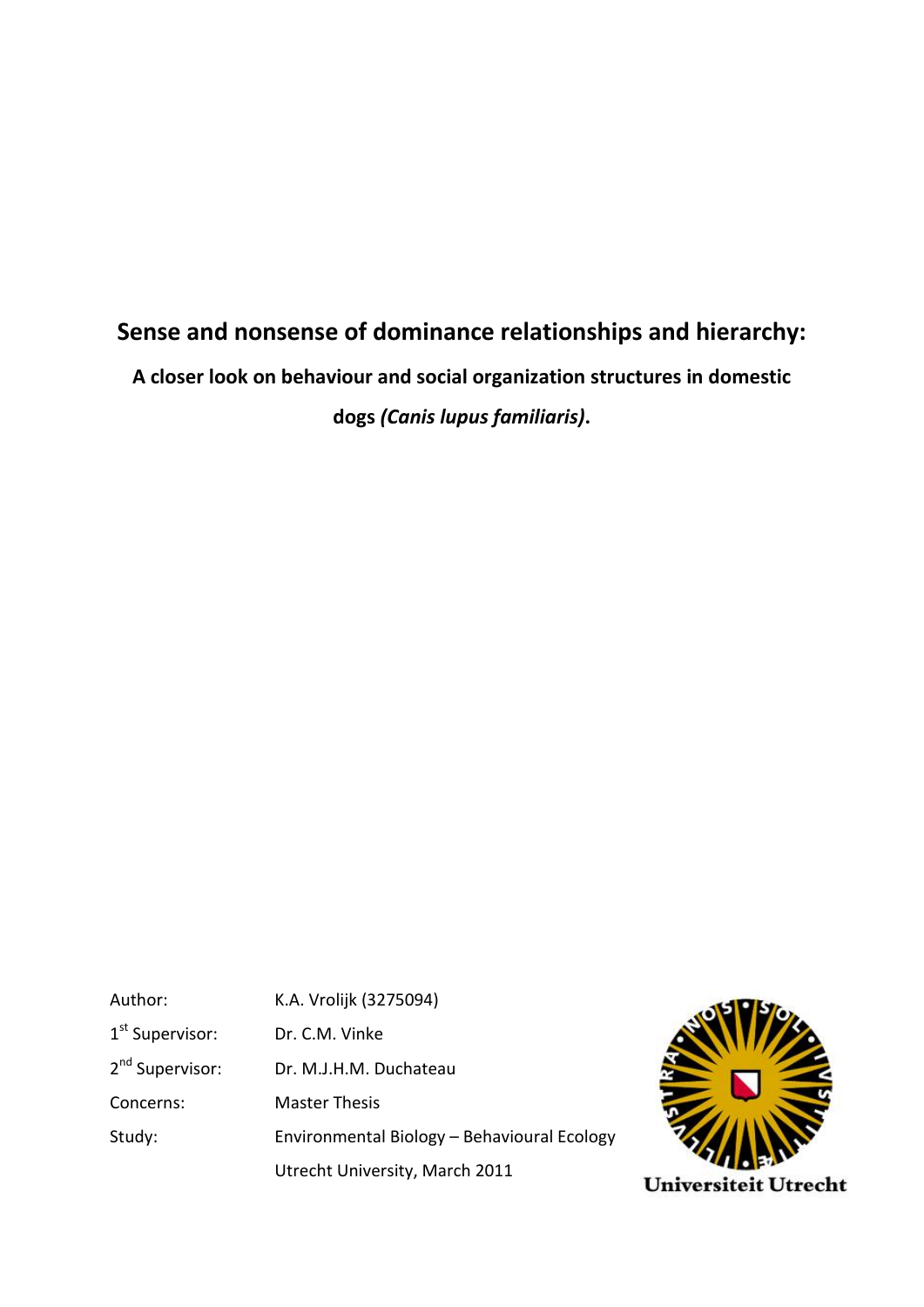# Index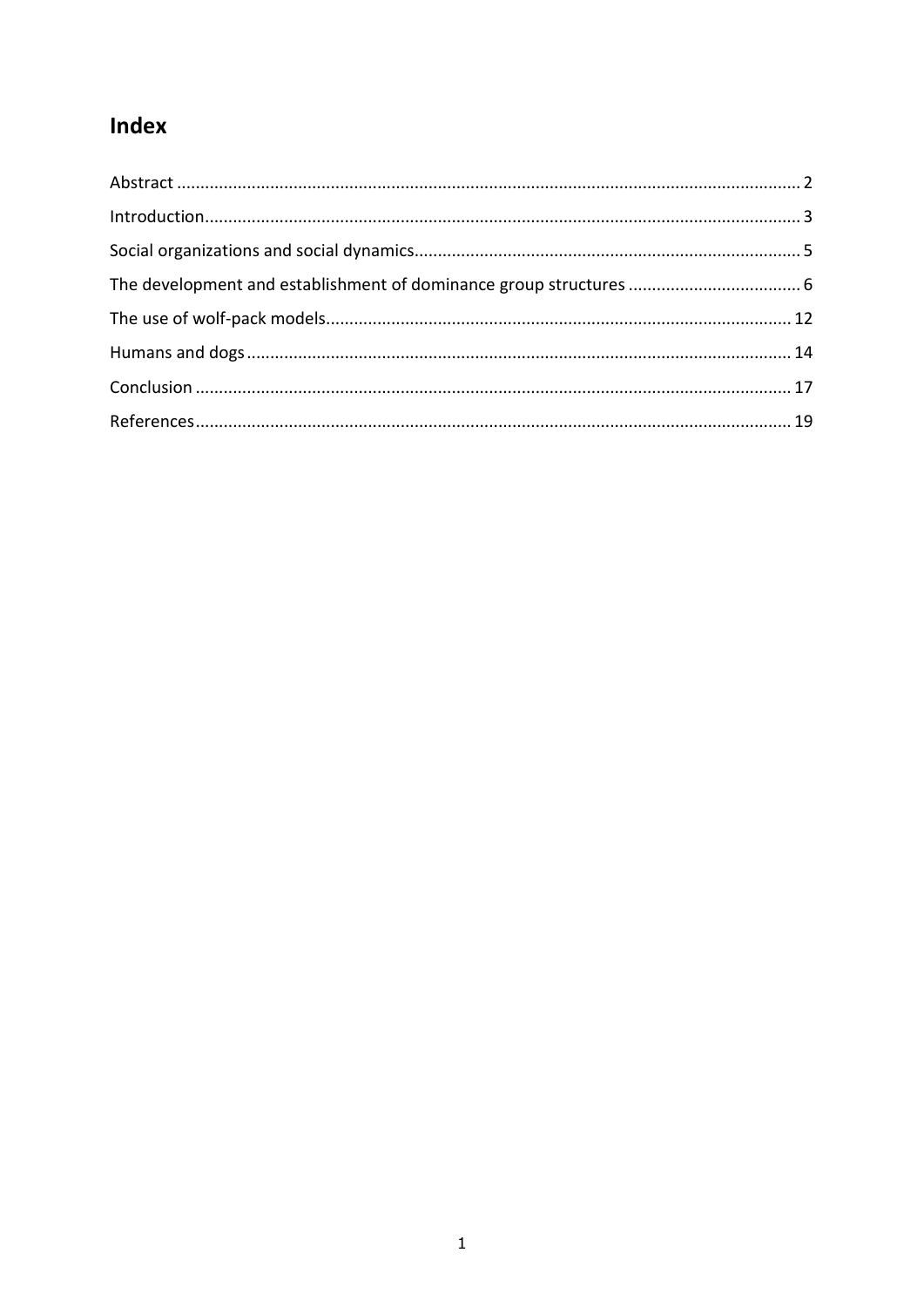## <span id="page-2-0"></span>**Abstract**

In this paper a closer look is taken on the concept of dominance and hierarchy in domestic dogs with five statements derived from the paper of Bradshaw and colleagues' (2009) as guiding directories for discussion: 1) dominance is based on associative learning, 2) aggression as criteria in dominance relationships, 3) the usability of (captive) pack-theories as found in captive wolf and 4) free ranging dogs for the interpretation of domestic dog behaviour and 5) finally human-dog interactions: how is the domestic dog positioned in the human household?

It is concluded that dominance cannot be purely based on associative learning for two reasons: evidence is available that heredity plays a role as well and it is not in line with the results from and knowledge of nature-nurture research to attribute behaviour purely to associative learning. Furthermore, aggression patterns appear no reliable criteria for dominance relationships; on the contrary submissive behaviours and formal dominance appears a better criteria since these provide unidirectional and linear hierarchies. Similarities between behaviours in wolf and feral dog-packs are found whereby captive wolf pack models appear to be more suitable than situations in which restrictive competitive conditions are present. Unwanted behaviours in household seem to overshadow a variety of causes and the attitude of the domestic dog has changed over time. Domestic dogs appear to be adapted to human in a certain way (e.g. affective if socialized well on humans, more alert on humans and human behaviour in a visual way as compared to wolves), what makes dogs such suitable companions. Nevertheless, it seems doubtful that essential ethological priorities and basic species specific motivations has been adapted by artificial selection in domestication processes, neither should these species specific characteristics be faded away by operant conditioning later in life. Many topics should be carefully studied and discussed in more detail before a repeatedly predictive and proofed model on hierarchy and dominance can be shifted to the past. Thus far, we advocate to be careful and never throw away the child with the bath water.

#### **Keywords**

Dominance, Aggression, Hierarchy, Domestic dog, Associative Learning, Behaviour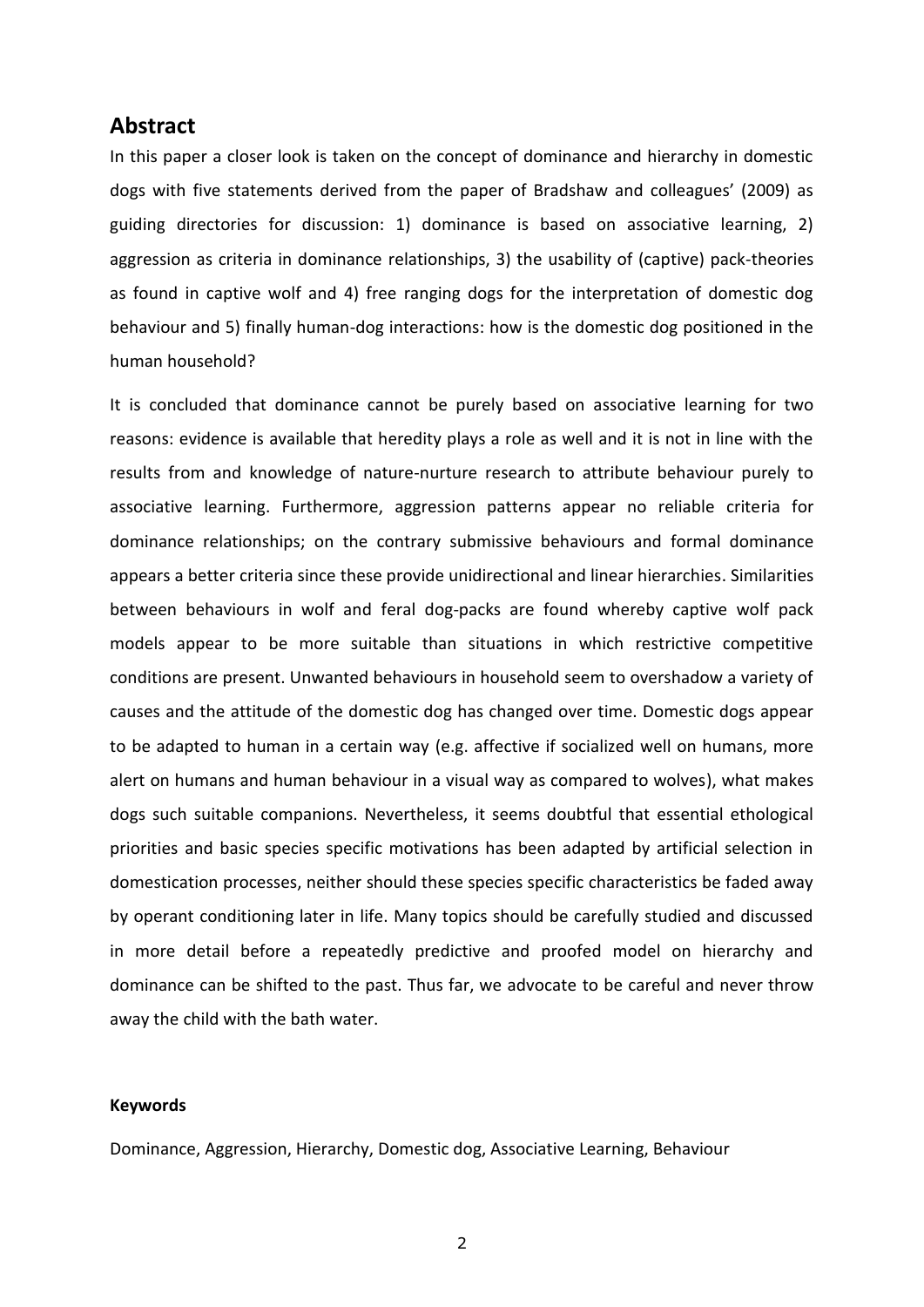### <span id="page-3-0"></span>**Introduction**

From an evolutionary perspective, living in social groups induces many benefits for an individual and the survival of the species, either on the short or the long term. Benefits of the social structure that are often mentioned in the literature are e.g. 1) anti-predator effects like dilution and confusion effects, meaning that group organized individuals have a smaller chance on being caught by a predator. This phenomenon, for example, can be observed in whirligig beetles *(Gyrinus spp*.)(Watt and Chapman, 1998), leopard geckos *(Eublepharis macularius)* and marmosets *(Callithrix jacchus)*(Schradin, 2000). Other examples are the selfish herd: in guppies *(Poecilia reticulate)* the cohesion is greatest in streams that have the most predators (Seghers, 1974) and vigilance: Arabian babblers *(Turdoides squamiceps)* give alarm calls that warn their group mates of the presence of a predator (Clutton-Brock et al., 1999); 2) more efficient exploitation of food resources: e.g. a lot of animals resting in groups can serve as a information center about patches of food (Ward and Zahavi, 1973), animals living in groups can provide bigger preys, as seen in orb-weaving spiders *(Metepeira incrassate)*(Uetz, 2001) and the efficiency of lions hunting springbok *(Antidorcas marsupialis)*(Stander, 1992) and 3) more efficient territory defense: e.g. in pied wagtails *(Motacilla alba)* a territory holder will accept another bird that helps to defend the territory when within species intruder pressure becomes high (Davies and Houston, 1981). On the other hand, disadvantages of living in social groups can be mentioned as well. Living in a social structure, individuals have to share highly valued and sometimes scarce environmental resources, e.g. food, shelter and mating partners (Pusey, 2008). This may cause highly competitive situations or moments between individual group members which can result into fierce conflicts and may even result into the death of some members (as happened to chimpanzee Luit in Arnhem Zoo, described by Frans de Waal, 1986). Situations that can compromise the social group harmony and may finally compromise the evolutionary benefits of living in groups. In order to prevent serious instability and fierce conflicts, social species are clearly organized in some way, e.g. dominance hierarchies, harem structures, either matriarchal or patriarchal organized. These are called social structures or social organizations. With dominance, a relationship between two animals (A being dominant over B) that is fundamentally asymmetrical is implied (van Hooff, 1987). In order to communicate the social organization and to prevent conflicts, social species have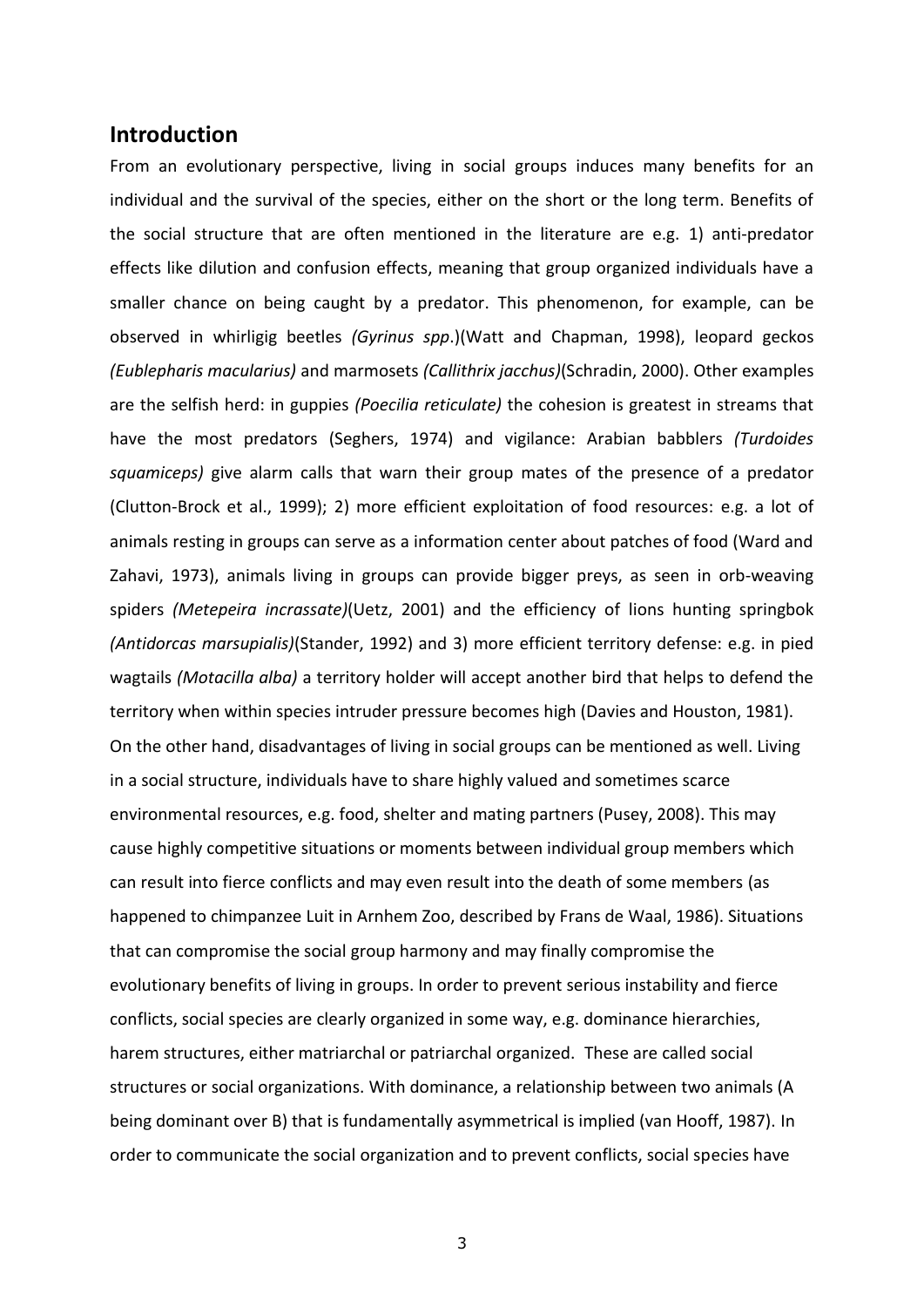often highly advanced communication signals, show ritualized patterns and displays, and have clear postures and facial expression as further described in chapter two. The dominance hierarchy is elaborately described in the literature for many animal species such as birds; e.g. in hens (Perrin, 1955); blue footed boobies (Valderrábano-Ibarra et al., 2007), fish (Sloman, 2007), insects; e.g. in bumble bees (Foster et al., 2004) and mammals; e.g. elephants (Wittemyer and Getz, 2007) and domestic horses (Curry et al., 2007). Recently the usability of the wolf pack-theory on domestic dogs *(Canis lupus familiaris)* was discussed by Bradshaw et al. (2009). The wolf pack-theory is a popular perspective on the social behaviour of dogs in multiple-dog households and sees the dogs' behaviour as reflecting the sociobiological laws of the rigidly structured dominance hierarchy that has been described for wolf packs (van Kerkhove, 2004). Among others, Bradshaw and colleagues discussed topics on the improper use of the word dominance as a description of an individual animal and the importance of aggressive patterns in the establishment of dominance relationships. They finally concluded in their paper that 'the development of stable relationships between individuals can be entirely explained using the principles of associative learning theory'.

The aim of the present literature study is to give a critical overview of the present scientific literature on social organization structures in some mammal species, chimpanzees *(Pan troglodytes)*, macaque *(Macaca)* and wolves *(Canis lupus)*. Two primate species are selected due to the availability of studies on social dynamics: the changes in composition in social groups (Sëppa et al., 2008)) and group organization, which form the fundaments on the many theories of social organization. Wolves are selected because of their ancestral relationship to the domestic dog (Sherman et al., 1996) where this paper finally wants to pinpoint on in order to give some further insight into the arguments (pro or against) of the theories as proposed by Bradshaw and colleagues (2009).

This paper will specifically address five specific discussion points gained from the paper of Bradshaw et al. (2009): 1) dominance based on associative learning: can hierarchies in dogs and other species, like chimpanzees and macaques, be purely based on associative learning, as argued by Bradshaw and colleagues (2009) or are other mechanisms involved? 2) The establishment and maintenance of relationships and hierarchies: is the use of aggression the regular way to establish and maintain dominance relationships? 3) Are the (captive) packtheories as found in captive wolf and 4) free ranging dogs useful for the interpretation of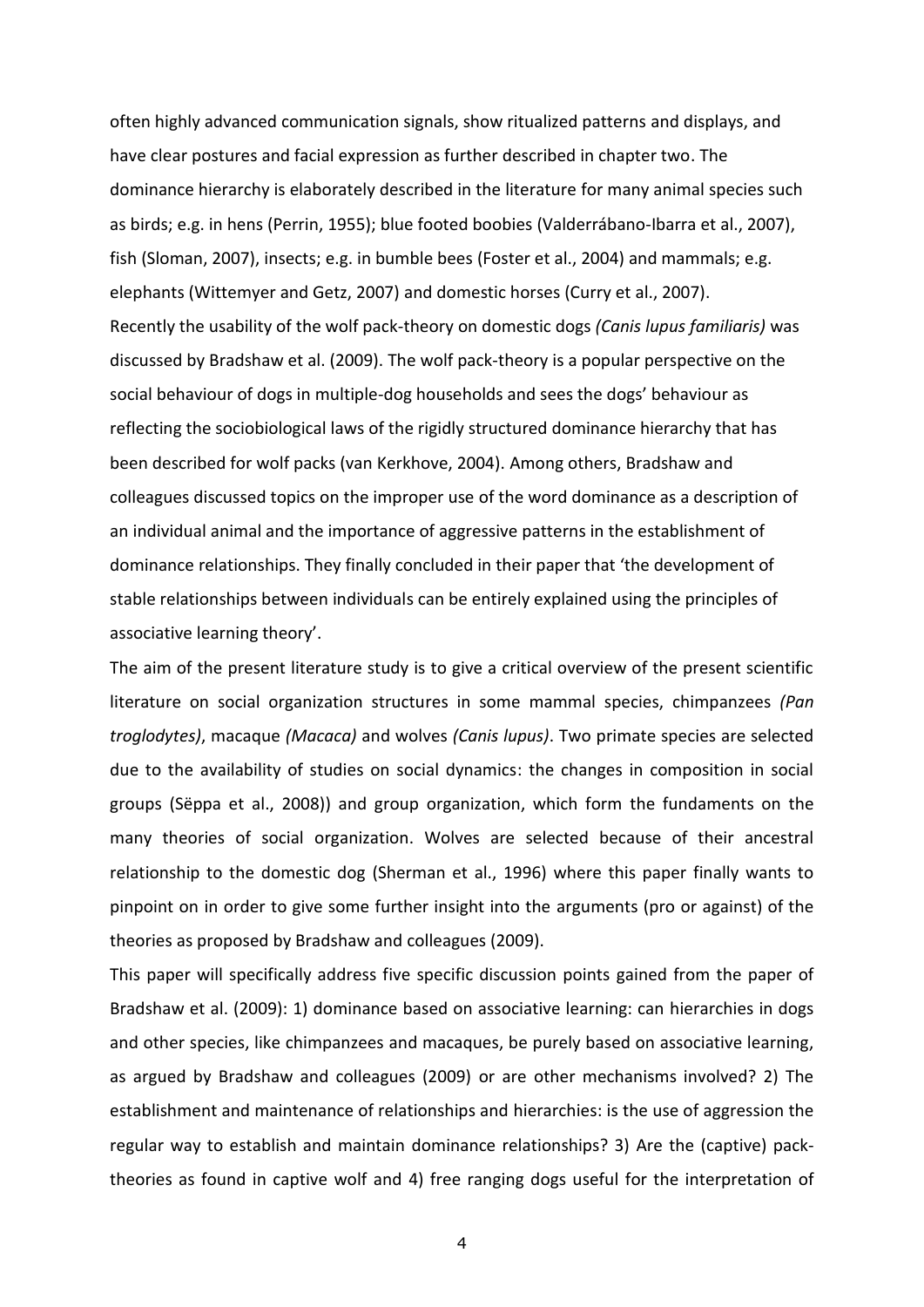domestic dog behaviour? and finally 5) human-dog interactions: What is the position of a dog in a human household? The subsequent themes will be discussed below. We start with a general introduction on social organization and a description of some theoretical models for dominance relationships.

## <span id="page-5-0"></span>**Social organizations and social dynamics**

Different models are proposed and described in the literature to show the distribution of dominance relationships within social groupings. Most simple is the linear hierarchy model in which an alpha individual dominates all other members; beta dominates every other individual except alpha, and so on. This model was first described by Schjelderup-Ebbe for hens and referred to as 'pecking order' (Perrin, 1955). This hierarchy is found other bird species as well, e.g. blue footed boobies *(Sula nebouxii)*(Valderrábano-Ibarra et al., 2007). Another possibility is a sex/age graded hierarchy in which age and sex are defining for the rank order as known in wolves (Packard, 2003). In family based groups, several relationships can exist, which is also found in captive wolf packs (Packard, 2003).

In chimpanzees, the average social group consists of four to six adult males, approximately ten adult females, their infants and juveniles. Typically these groups include nearly no juvenile males (Itani and Suzuki, 1976). The bonds in the group are loose and dispersion rate is high (Itani and Suzuki, 1976). When looking at what type of social organization fits chimpanzee groups, it can be concluded that the sex/age graded hierarchy fits best, since little association between sexes is found, compared to association and aggression within the sexes (de Waal, 1986a). Like chimpanzees, macaques also live in multi male groups with several females. Research in Sulawesi Crested Black Macaque *(Macaca nigra)* showed a linear and transitive dominance hierarchy among the six males in the investigated group (Reed et al., 1997). They described that this type of social organization is similar to those found in multi-male groups in other macaque species rather than the egalitarian social organization of female Sulawesi macaques (Reed et al., 1997). So like chimpanzees, for macaques a sex/age graded hierarchy seems suitable to describe the social organization.

In the wild, wolves the social unit mainly consists of a breeding pair and the collected offspring. Normally all of the offspring disperses in 10-54 months after birth (Mech and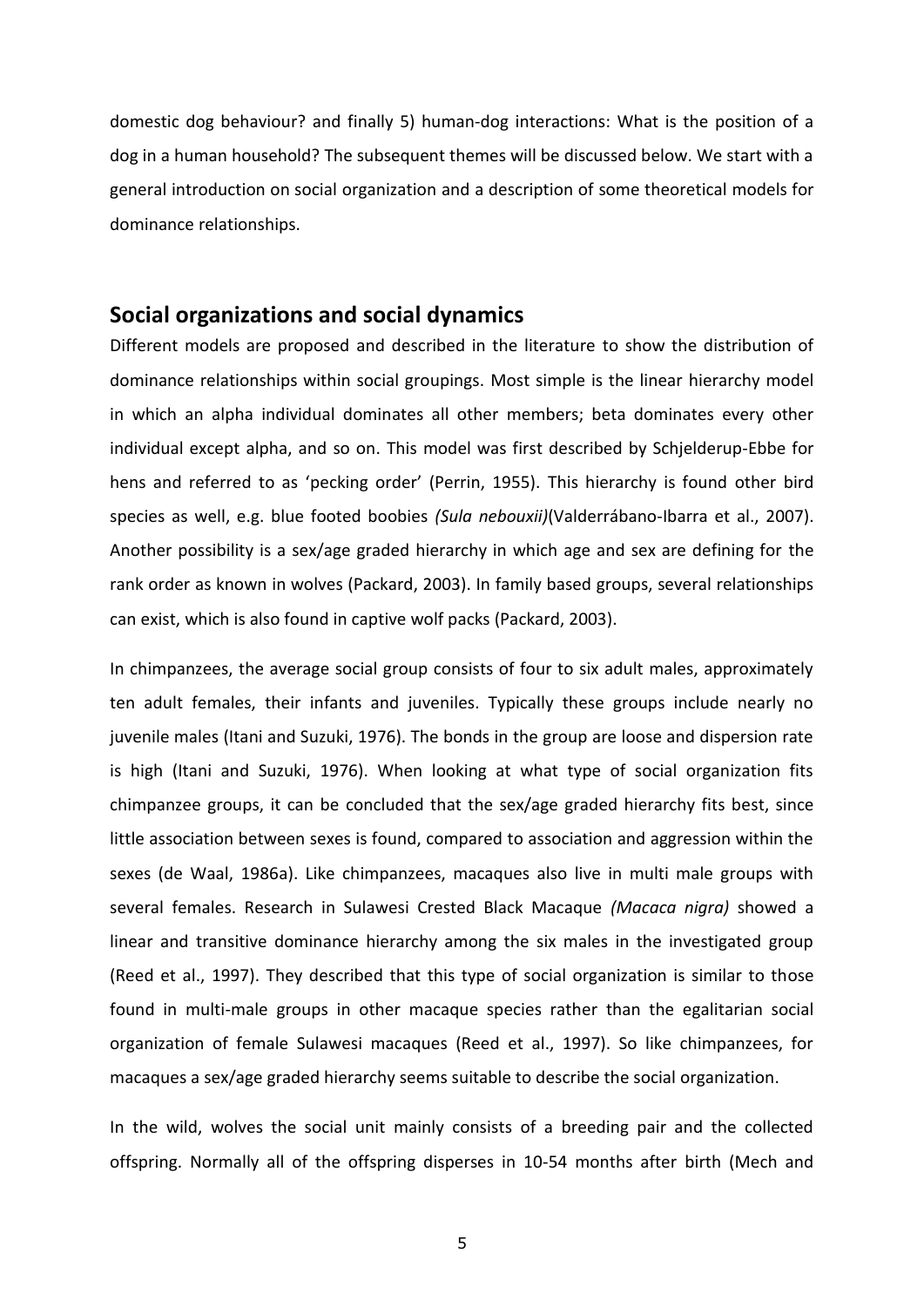Boitani, 2003). According to Fox (1980) and Zimen (1981) who performed one of the first studies on the social organization on canidae in a captive wolf pack, one male is the leader of the group. They described that it doesn't lead autocratic, but he is the decision maker of the pack. The other wolves respond to him submissively. They explained that this behaviour helps the group cohesion (Fox, 1980; Zimen, 1981), wherein subsequently, a stable relationship can develop. In later studies on wolves, three different models were hypothesized and proposed to describe the social structure, namely 1) the linear, 2) sex/age graded hierarchies and 3) a family relationships model (Packard, 2003). Typically, the sex/age graded hierarchy model assumed older individuals to dominate younger within the sex and generally males dominating females (Packard, 2003). Packard launched these models because of the continuously changing of the environment and individual change; in these circumstances it is hard to imagine that all wolf packs completely fit a pure linear dominance model (in which one alpha dominates all others). Apparently social groups may not stable forever, since there are several factors that can cause changes in a group. A commonly known process is natal philopatry, which means that the offspring remains in the social unit, as described for vertebrates (Ebensperger and Hayes, 2008). Next to natal philopatry other processes may influence group composition, like dispersal, emigration of the formation of new groups by multiple individuals of a previous group (Seppä et al., 2008). Also mortality, for example caused by predation or disease, influences group composition as demonstrated for naked mole-rats (Clarke and Faulkes, 1997).

These changes of composition of social groups are called social dynamics. Social dynamics involves the origination and subsequent variation in size and composition of social groups. In wolves, the average pack remains together for 3-4 years up to max 8 yrs (Mech and Merrill, 1998), which indicate on considerable dynamics in wild wolf populations.

### <span id="page-6-0"></span>**The development and establishment of dominance group structures**

In this chapter, a closer look will be taken to dominance hierarchies based on associative learning and aggression as a tool to establish and remain dominance hierarchies, as proposed by Bradshaw and colleagues (2009).

Relationships and hierarchies within a group of animals, on the whole, are based on dominance encounters (de Waal, 1986a). An individual in a group will thereby gain a dominance rank and "knows" its place in the hierarchy. Different factors may play a role in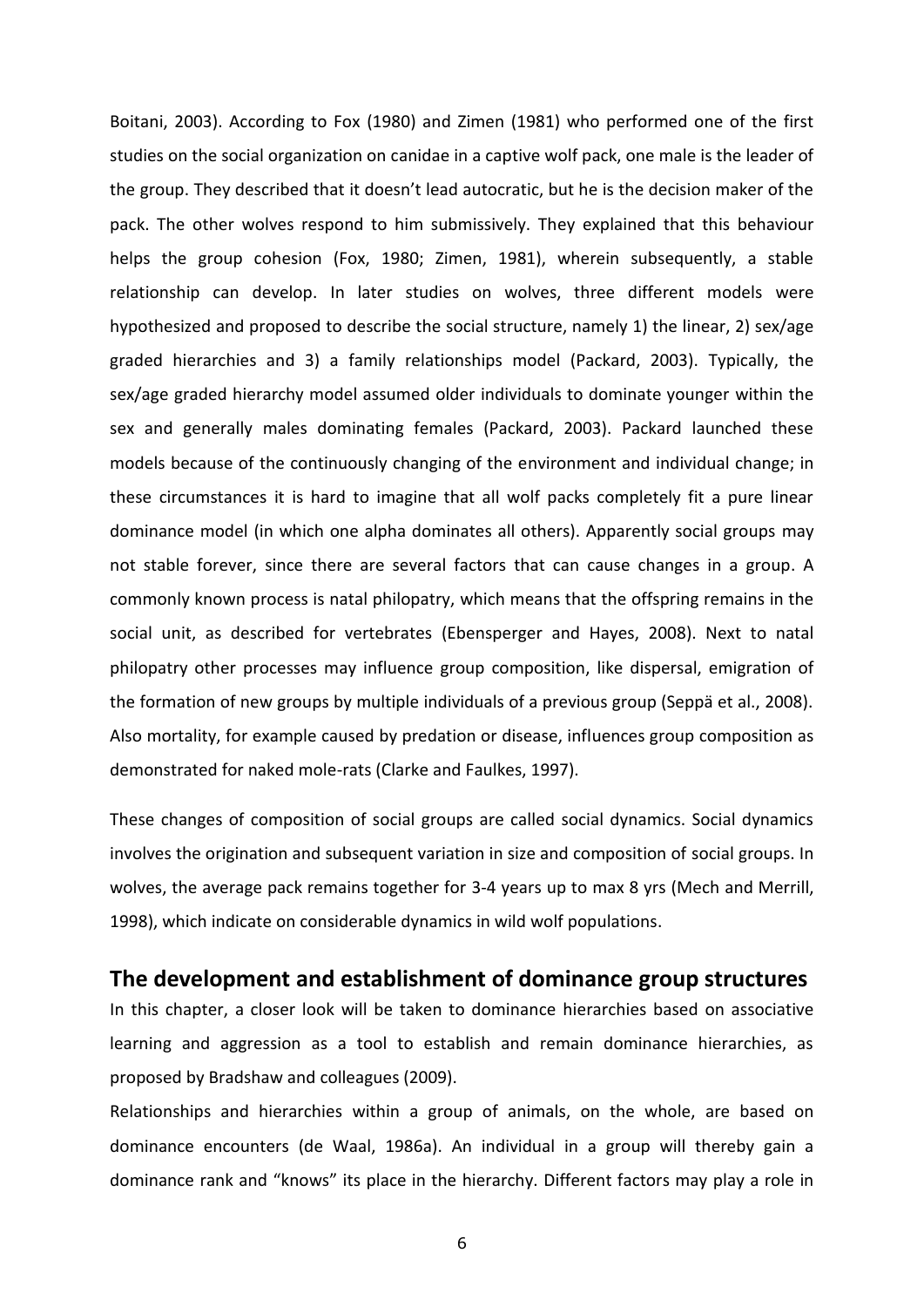dominance rank. Next to sex and age, individual temperament and "personality", either sculptured by both hereditability and environment, can also play a role in how *dominant* an individual may behave. So according to the statement of Bradshaw et al. (2009), dominance refers to a relationship between two or more individuals, not to a characteristic of an animal. Also, next to sex and age, derivation can play a role in gaining a specific dominance rank. For example, in macaque dominance rank is partly determined by the rank of the mother. This means that when the mother individual has a high rank, her offspring will gain high rank as well (Bernstein et al., 1979). In a debate about the heritability of dominance in social species it was found that not dominance, but the predisposition of each individual to escalate or reduce conflict in specific social contexts, is heritable (Appleby, 1993; Barrette, 1993). So a humble mood or temperament is associated with a low probability of conflict escalation in a specific interaction, in contrast to a confident mood, which is associated with a high probability of escalation (Packard, 2003).

Changes in 'personality' can be found as well, e.g. a result of a fight and as found in captive wolves, assertiveness chances with age, reproductive state, nutritional condition, traumatic experiences and resource contexts (Zimen, 1975). Herewith, one sees genotype and phenotype go hand in hand. This shows that associative learning alone, as proposed by Bradshaw and colleagues (2009), is not likely to cover for all the communicative behaviour patterns shown by animals. To establish relationships and dominance rank, encounters and communication between the individuals are needed developed within the fundaments of profitable heritable characteristics of the individual personality.

Citing Frans de Waal (1986a), 'most definitions of dominance are in terms of winning or loosing in a conflict, pecking or being pecked, taking or relinquishing possession, approach or retreat and so on. The definitions concern the outcome of competitive encounters rather than the exchange of communication signals between dominants and subordinates and to be context dependent. Their communication, however, is usually more stable over time and more predictable than the outcomes', as reported for Java monkeys (*Macaca fascicularis*) (Angst, 1975); de Waal (1977) and also for goose families. In goose families *(Anser anser L.)* it was shown that a few days after hatching a stable hierarchy was formed, thereby aggression became extremely rare and rank order was expressed by greeting behaviour (Kalas, 1977). In wolves, Harrington and Asa (2003) described the function of communication between wolves to signals that will enhance the fitness of both sender and receiver. This function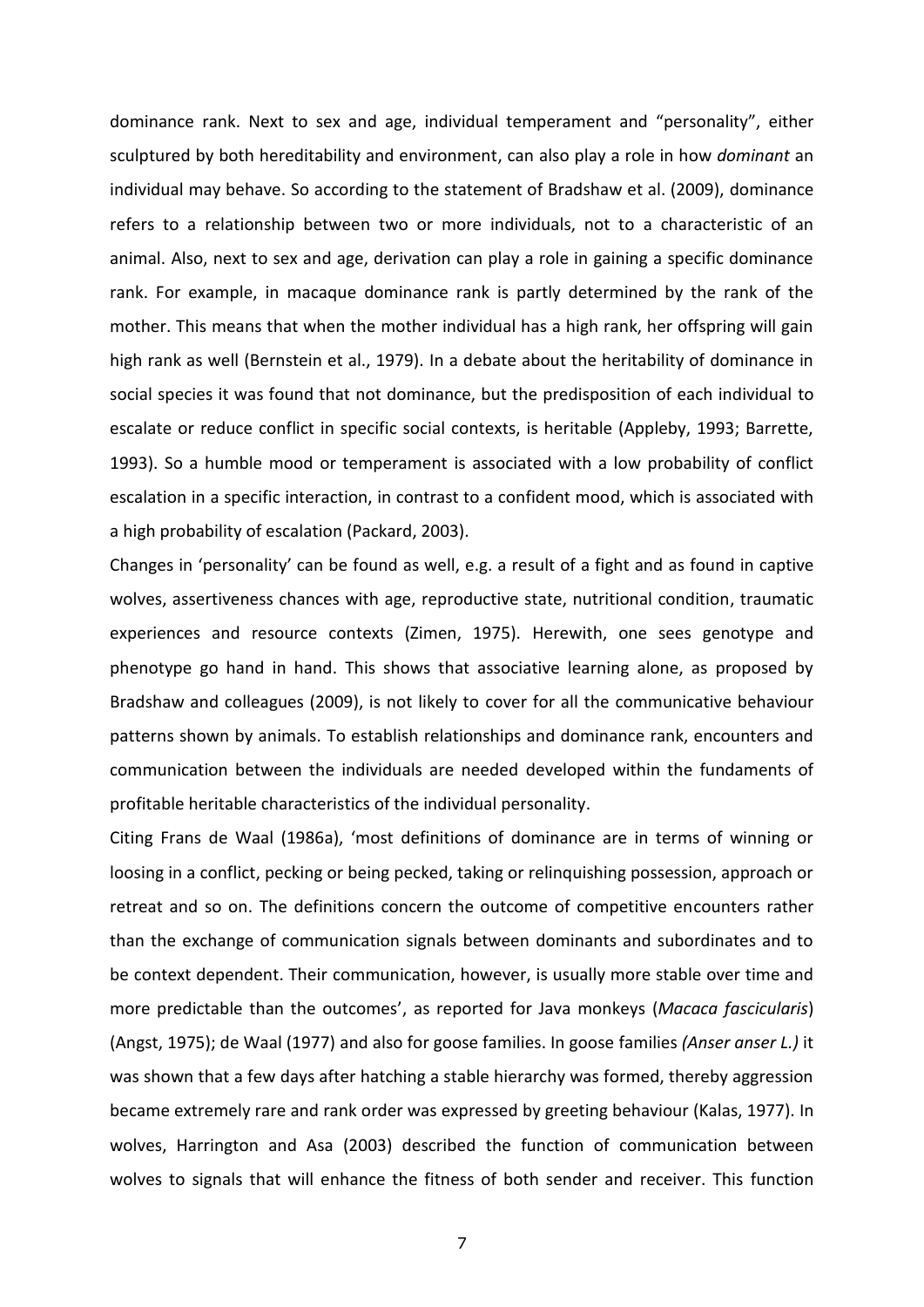expects aggression to be very low. Communication signals are the tools to establish clear relationships and rank in the so called *formal dominance*. The concept of formal dominance seems to explain the establishment of hierarchies better than the presence and performance of aggression on which Bradshaw et al. (2009) based the absence of any hierarchy in captive wolf packs or domesticated dogs. Theories on formal dominance were first launched by Waal (1986a) in humans, which he popularly described as: 'subordinates will say and do things to make the boss feel important and dominant individuals will occasionally make concessions and show that they care about their subordinates, e. g. by remembering their birthdays'. The formal dominance carry along many communication signals, facial expressions and ritualized body postures that have been developed in all kinds of different social animal species like pigs (Stukenborg et al., 2011), goats (Aschwanden et al., 2009), and sea lions (Fernández-Juricic and Cassini, 2007). Agonistic behavioural patterns serve to communicate with an opponent while preventing any encounter to escalate, as described by Cafazzo and colleagues (2010). It is well known in nonhuman primates that hierarchical organization among members of a social group may limit the costs of aggression by limiting interactions to ritualized dominance displays as opposed to threats and physical contact (Rowell, 1974; Bernstein, 1981; Archer, 1988). In rhesus monkeys facial expression are observed that seems to be unidirectional (teeth-baring): when animal A bared teeth directed to animal B, animal B never directed teeth baring to animal A. De Waal (1986a) found that the hierarchy based on teeth-baring approached perfect linearity, which is not the case for other dominant measures, such as the direction of aggressive encounters.

In the paper of Bradshaw et al. (2009) the concept of formal dominance is not mentioned and only aggressive outcomes of interactions are used as measurements for dominance. Here the question rises why Bradshaw and colleagues did not use the formal dominance and only launch the occurrence of aggression as the utmost measure for dominance? The choice for this measure may be even more surprising considering the fact that aggression, seen from the evolutionary perspective, is exactly the behaviour pattern that should be prevented to guarantee the successful survival of the group/species. This taken together with the findings of de Waal (1986a) argues the question whether aggression is a good and fitting criterion for the establishment of any hierarchy among social animal species.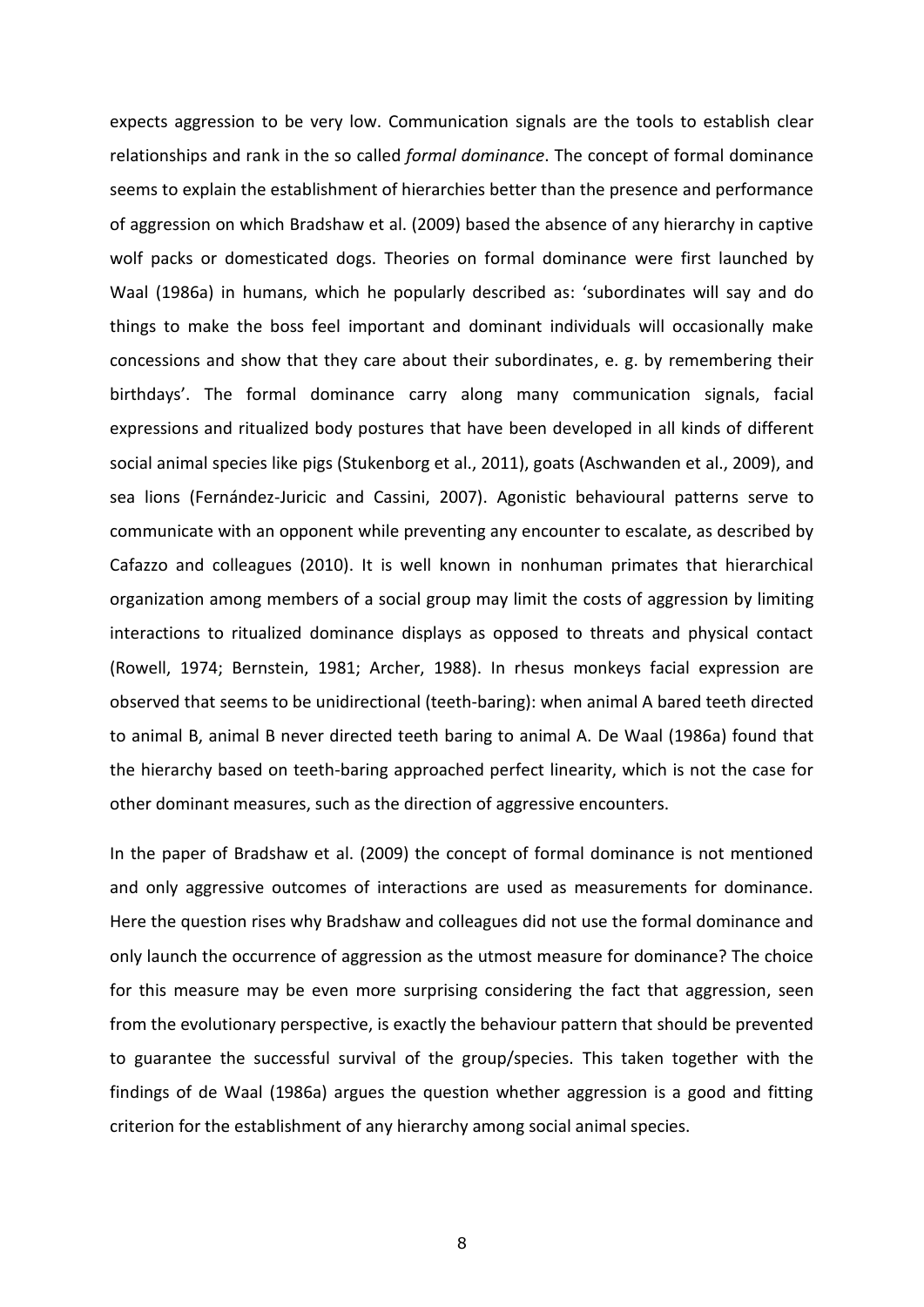Many canidae expressions are described to prevent aggression. Rudolf Schenkel (1946) studied expressions in wolves. He found several postures that correspond to several social situations. In wolves, the head is the most expressive center; 'The interaction of the coloring of the face and the function of the facial muscles and, also, the activity of eyes, ears and nose makes the snout, lips, eyes, forehead and ears the bearers of extremely important and variable expression phenomena' (Schenkel, 1946). For example in wolves, threat or defense is characterized by baring of the teeth, accompanied by the corners of the mouth pulled back (Schenkel, 1946). Fox (1969) described the postnatal development of agonistic behaviour patterns in the wolf, coyote and grey fox. In red and Arctic fox these behaviours are first observed at later age. Piloerection and back arching were present in all species, the latter behaviour being especially well developed in the grey fox. The orientation of attack was almost exclusively directed at the cheek in the grey fox, but in other canids the shoulder hackle area, throat and muzzle area were also attacked; prolonged bouts of jaw-muzzle wrestling occurred in the wolf, scruff-wrestling in wolf and coyote and dog, and cheekwrestling in the grey fox during agonistic play (play-fighting). Orientation of attack was correlated with distinctive body markings in various species. The contribution of social experience in the ontogeny of scruff-oriented attack was demonstrated in hand-raised isolated dogs and visually deprived group-raised dogs. The significance of head-turning, looking away and avoidance of eye contact in wolves and dogs is discussed and showed agonistic behaviours in these canidae present a big overlap. (Fox, 1969)

The same behavioural patterns and postures are also used in more recent researches in domestic dogs, for example by Cafazzo et al. (2010). They described agonistic behaviour (including aggressive, dominance, and submissive behaviour), as observed by an all occurrence sampling method, in free ranging dogs. Aggressive behaviour included threats (threatening posture: pointing, staring at, curling of the lips, baring of the canines, raising the hackles, snarling, growling, and barking), chasing, physical fighting, and biting. Dominance behaviour included upright and stiff body posture with the head and tail held high and the ears pricked, putting the muzzle or a paw on a conspecific's back, and wagging with the tail held high. Submissive behavioural patterns, which are usually displayed in response to a threat, included: avoiding eye contact, holding the head down, flattening ears, holding the tail down or tightly between the hind legs and against the belly, cringing, laying down on the back exposing the ventral side of the chest and sometimes the abdomen,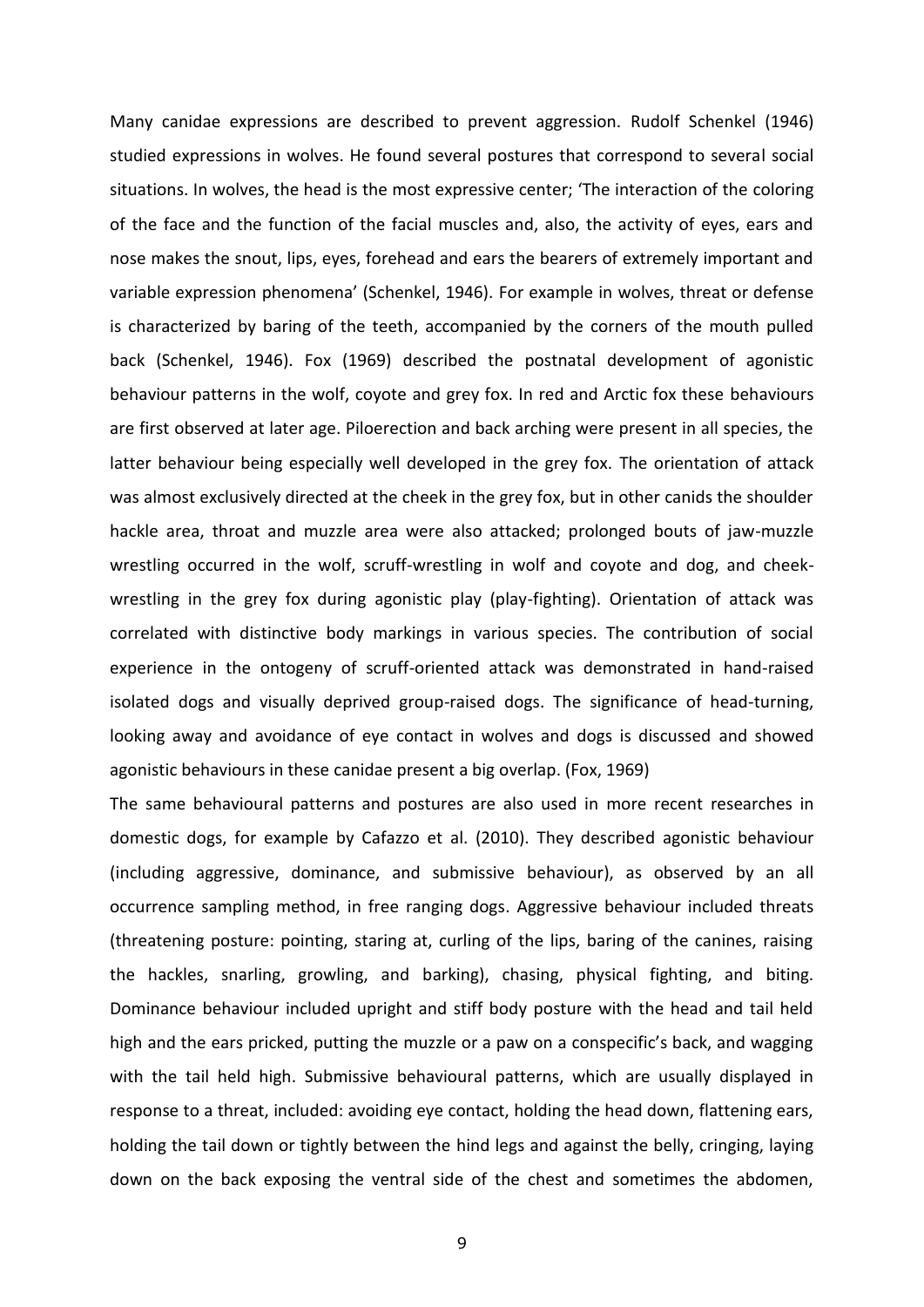avoiding, and retreating. Submissive–affiliative behaviour, called by Schenkel (1967) *active submissions*, includes both submissive and affiliative elements: The posture is slightly crouched, the ears are flattened, and the tail is down and wagging; the muzzle of the dog who receives a display of submissive–affiliative behaviour is licked with fast movements. These behaviours are supported by Feddersen-Petersen (2004) in their studies on communication in wolves and domestic dogs. These dominant and submissive behaviour patterns show a big amount of ritualization and phasing, from threats to biting. These behaviours suggest preventing from escalating of an encounter and thus of aggression. This is supported by previous findings in non-human primates (Rowell, 1974; Bernstein, 1981; Archer, 1988).

Referring to the questions of this chapter whether aggression is the regular way to establish and maintain dominance relationships and whether dominance is based on purely associative learning, to following can be concluded: the statement by Bradshaw et al. (2009) that the developments of stable relationships between individuals can be entirely explained using the principles of associative learning, appears implausible in scope of aforementioned reasoning and findings.

All agonistic behaviours are more or less identical in canidae; it is highly doubtful to attribute these similarities to coincidence. Moreover, since the nature and nurture discussion, it generally accepted that factors of heredity and environmental experiences are highly intermingled (Plomin et al., 1997; Meaney, 2001): for all behaviours some sort of blueprint, as in a genetic predisposition, has to be present. This in combination with associative learning forms the basis of the behaviour development of all individuals.

Goodwin and colleagues (1997) researched the effects of heritability processes on the signaling ability, the number of ancestral dominant and submissive behaviour patterns used, of 10 dog breeds selected for their degree of physical dissimilarity to the wolf. The number of ancestral dominant and submissive behavioural patterns used during signaling within single-breed groups ranged from two (Cavalier King Charles spaniel) to 15 (Siberian husky), and this correlated positively with the degree to which the breed physically resembles the wolf, as assessed by a panel of 14 dog behaviour counselors (Goodwin et al., 1997). More evidence for a heritable factor comes from comparative studies on wolves and poodles, performed by Erik Zimen (1971). Here it was found that models of behaviour of adult poodles are comparative to that of behaviour models of young wolves. These findings are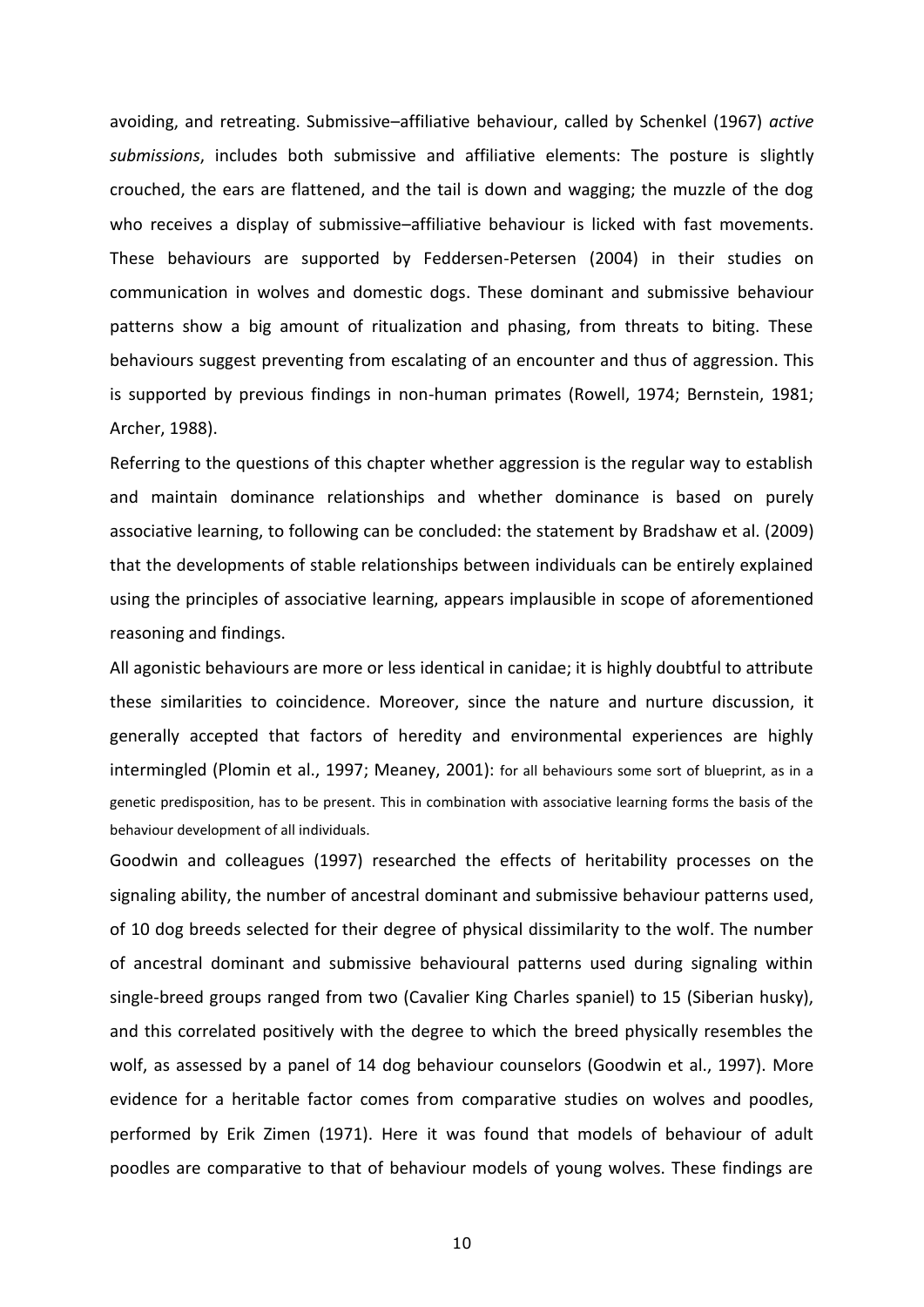attributed to the fact that domestic dogs like poodles are generally less fearful and less aggressive and tend not to mind invasions of personal space as much as wolves do (Zimen, 1971).

Aforementioned elucidation also calls aggression as the right measurement of dominance, like described by Bradshaw et al. (2009) into question. Submissive behaviours rather than aggression are considered better indicators of a dominance relationship (Rowell 1966; Rowell 1974). This is supported by the findings in a recent study of Cafazzo and colleagues (2010) on free-ranging domestic dogs, where it was found that hierarchy based on aggressive interactions showed a lack of linearity, whereas a similar hierarchy based on submissive behaviours and dominance behaviours was found in absence of resource competition. In the presence of food, submissive behaviour again showed the best parameter of a dominance hierarchy. This was also the case in the presence of receptive females. Hence, in each context submissive behaviour turned out to be the best dominance measure due to the highest linearity and directional consistency index (measuring of unidirectional consistency of behaviour) (Cafazzo et al., 2010). Next to that, it is important to take formal dominance in consideration when looking at the formation of dominance hierarchies. Formal dominance as a communication mechanism includes the expressions and fixed body postures. Seen from evolutionary perspective, these behavioural patterns and postures observed specifically function as prevention of escalation of an encounter. This means that they prevent from aggression to occur. This in turn, prevents from damaging the individuals and waste of energy, which is in the good of the survival of the species. It is illogical, therefore, that the occurrence of aggressive patterns would say something on rank formation in the social organization. At best it might say something in the level of stability or instability in the social organization.

Conclusively it can be said that associative learning plays a role in establishment of relationships but it appears plausible that this is always in connection with the genetic dispositions, the species specific behaviour plasticity and individual personality of an animal. Also, submissive behaviour and postures seem more likely standards, or criteria, for dominance relationships and hierarchies, whereas aggression as a measurement for dominance hierarchies seems discussable from a proximate as well as ultimate perspective.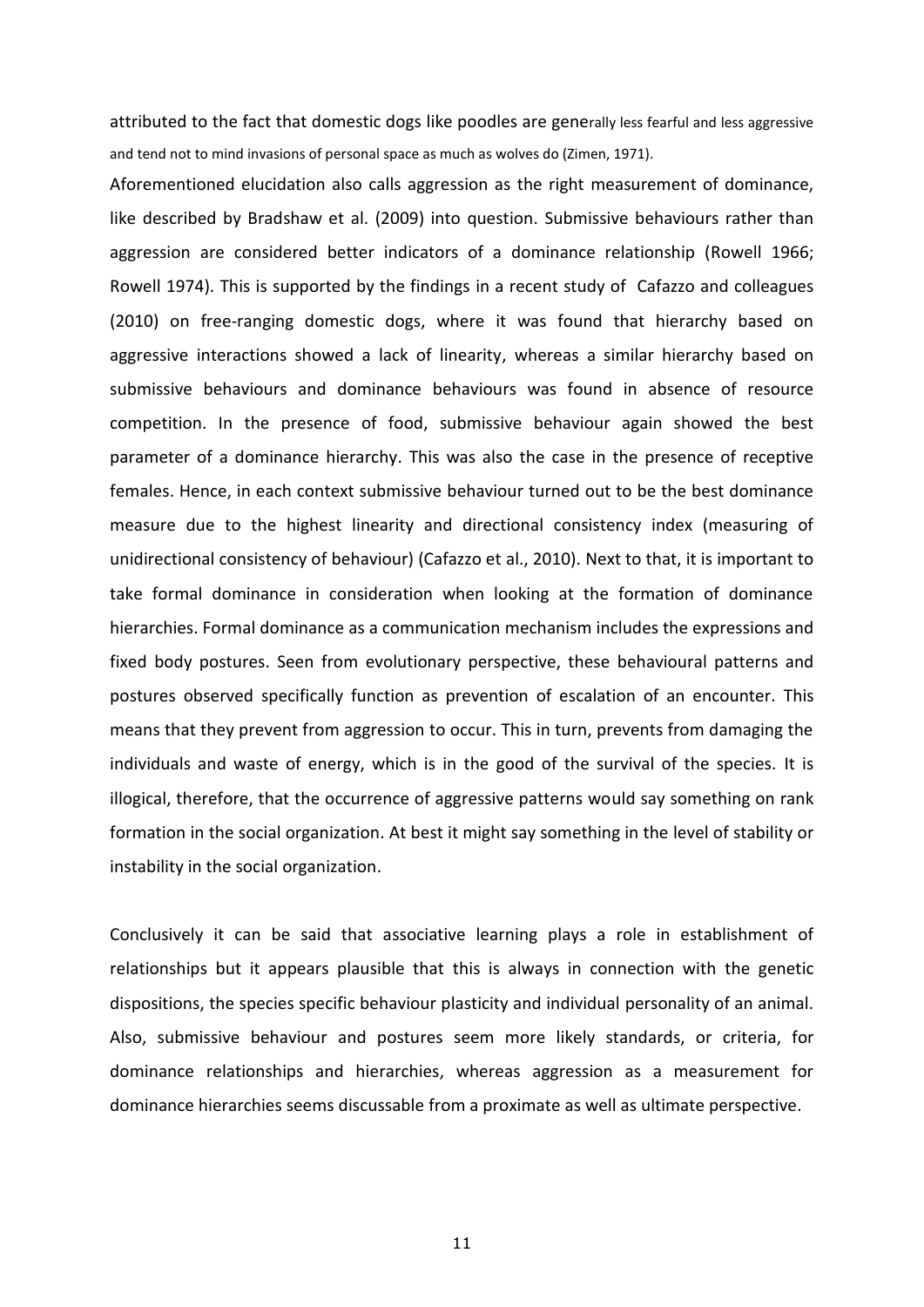## <span id="page-12-0"></span>**The use of wolf-pack models**

Our domestic dog as kept nowadays is descended from the wolf and therefore it is often assumed that the social relations and communication are similar to that of wolves (Sherman et al., 1996). Bradshaw et al. (2009) discuss the unsuitability of wolf-pack models on domestic dogs because these models are based on captive wolf-packs and might be misleading. The reason to launch this possible unsuitability is that the wolf packs of many of the early studies, used to compose these models, were composed from unrelated animals and therefore aggression might have been more commonly seen than expected if a strict dominance hierarchy was in existence (Zimen, 1975). Another explanation is that the increased aggression might be due to the absence of the possibility for the animals to disperse. So, it is possible that when these packs were composed of related animals or when the packs were smaller the observed aggression would have been less as well. According to Bradshaw and colleagues, therefore, it is questionable whether the arguments on the unsuitability of captive wolf pack-theories are justified, or if captive wolf packs can be used as models for wolf packs under several natural pressures as food-, sexual partner-, and shelter competition. However, it can be possible and plausible that there is a continuum in dominance and aggression in captive wolves. This means that when competition increases, the relevance to gain dominance increases as well. With the acquisition or establishment of dominance in relationships, the chance of increased aggression is also increased. Aggression will only, although rarely, occur when competition over resources is present (Schenkel 1967**;**  Zimen 1975). It is logical that when wolves are kept in a small area, these circumstances appear more often. It is assumable that the same behaviours are recorded when resources become scarce in the wild. This is described for wolf for example during the breeding season and when social and food competition is high (Mech and Boitani, 2003).

In order to provide a better fit to dominance hierarchies in domestic dogs, since much of the aggressive behaviour observed in earlier studies seemed to arise from disputes over territory and access to sexual partners (Bradshaw et al., 2009), they performed an experiment with neutered male dogs. The relationships of the 19 neutered male domestic dogs where observed in a 0.28 ha enclosure. The results of this experiment showed no significant overall hierarchy. So it was concluded that the found pattern of relationships did not fit the wolf pack-model, which should be a pyramidal hierarchy with clear alpha and beta individuals. In this experiment neutered dogs were used, because according to Bradshaw and colleagues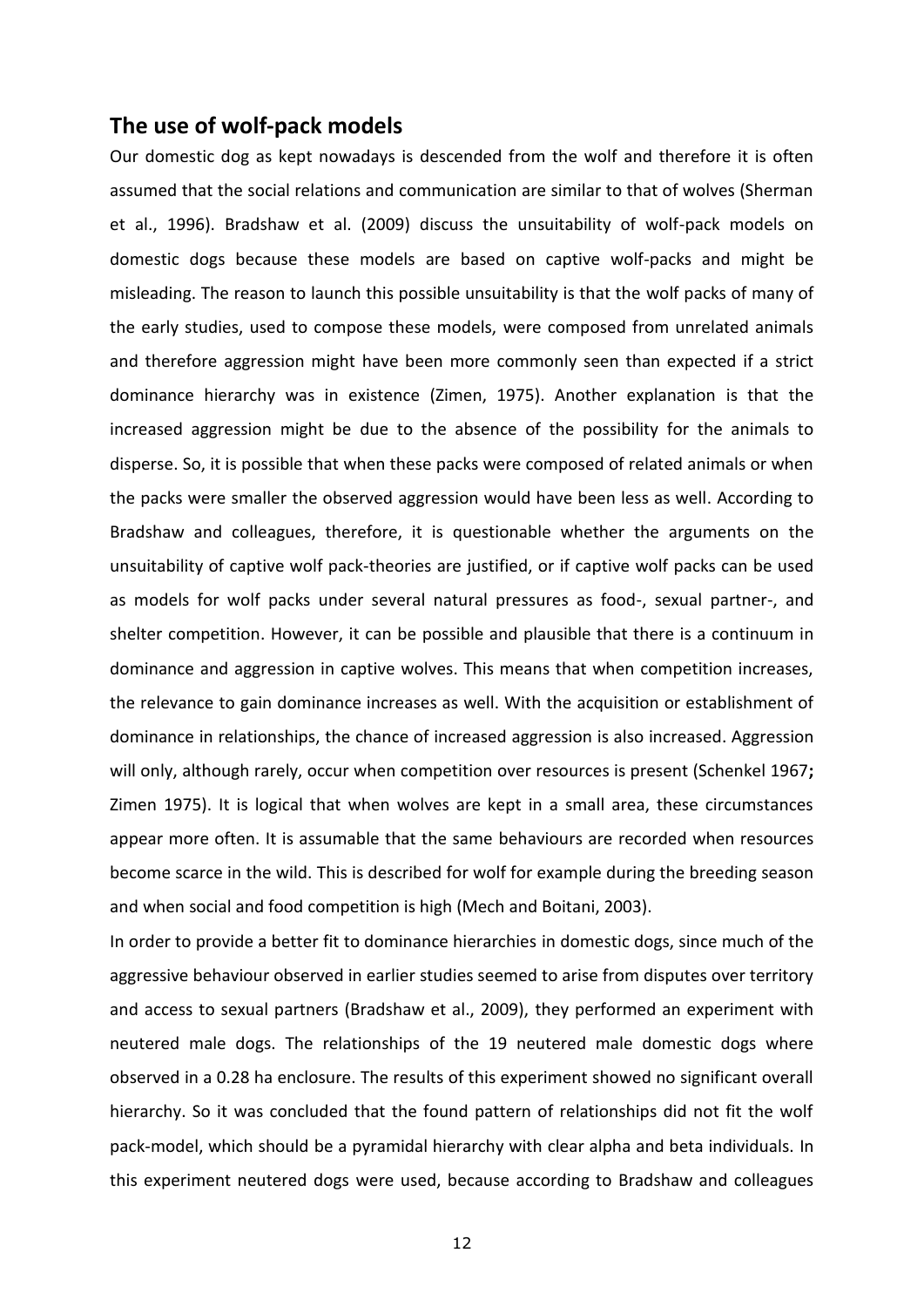(2009) aggression between dogs is not restricted to sexually entire individuals. They therefore argued that 'wolf pack dominance structures would also have to apply to neutered dogs to explain dog-dog aggression within households' (Bradshaw et al., 2009). Despite these arguments, their choice for neutered animals (breed not mentioned) seems a weak point in their design. Firstly these animals never can serve as a suitable model for a wild dog or wolf population since neutered animals are not present in wild-situations. Secondly, neutering can have effects on (particularly aggressive) behaviour, as previously described e.g. for dogs (Beaver, 1983) and ferrets (Baum, 1976; Schoemaker, 2007).

Thirdly, it is doubtful whether conclusions can be drawn of a group of animals that only exist of male individuals. As described by Packard (2003) wolf packs normally exist of a breeding pair and the dependent offspring, but never of only male individuals. It can be expected that tensions and competition are high in such an unnatural composition and stable relationships will be hard to preserve. In this study 19 adult individuals are used which is also not comparable to a natural situation: normally packs are described of 2 up to an average of 7 to 8 animals per pack (Packard, 2003). Out of this experiment no clear dominance hierarchies could be distinguished, but due to the aforementioned facts it is highly disputable whether these results are representative and useful as well compared to the classic wolf pack studies to explain the social organization in domestic dogs in households. Also questionable in this experiment is the fact that no attention is paid to body postures and facial expressions. In other words formal dominance seems unconsidered.

Nevertheless, recent studies in semi-wild wolves (for example in conservation parks) and studies on semi-wild dogs/free-ranging dogs (India/South Europe) (Cafazzo et al., 2010; Pal, 2008) may give a better insight on dominance hierarchies. Cafazzo et al. (2010) investigated dominance in relation to age, sex and competitive context in free ranging dogs in the suburbs of Rome, Italy. The animals in this study were free ranging domestic dogs which were not socialized to humans and therefore were able to move and bred freely. Results of this study showed older animals dominated younger animals and males dominated females. Also the agonistic rank was positively correlated with the amount of aggression showed by the dogs in each context. Nevertheless, the alpha male was not the most aggressive dog, except in the presence of receptive females (Cafazzo et al., 2010). These relations are similar to those found in wolf pack observations described in Mech and Boitani's 'Wolves' (2003). Whereby is described that wolves show a linear dominance order within each sex and that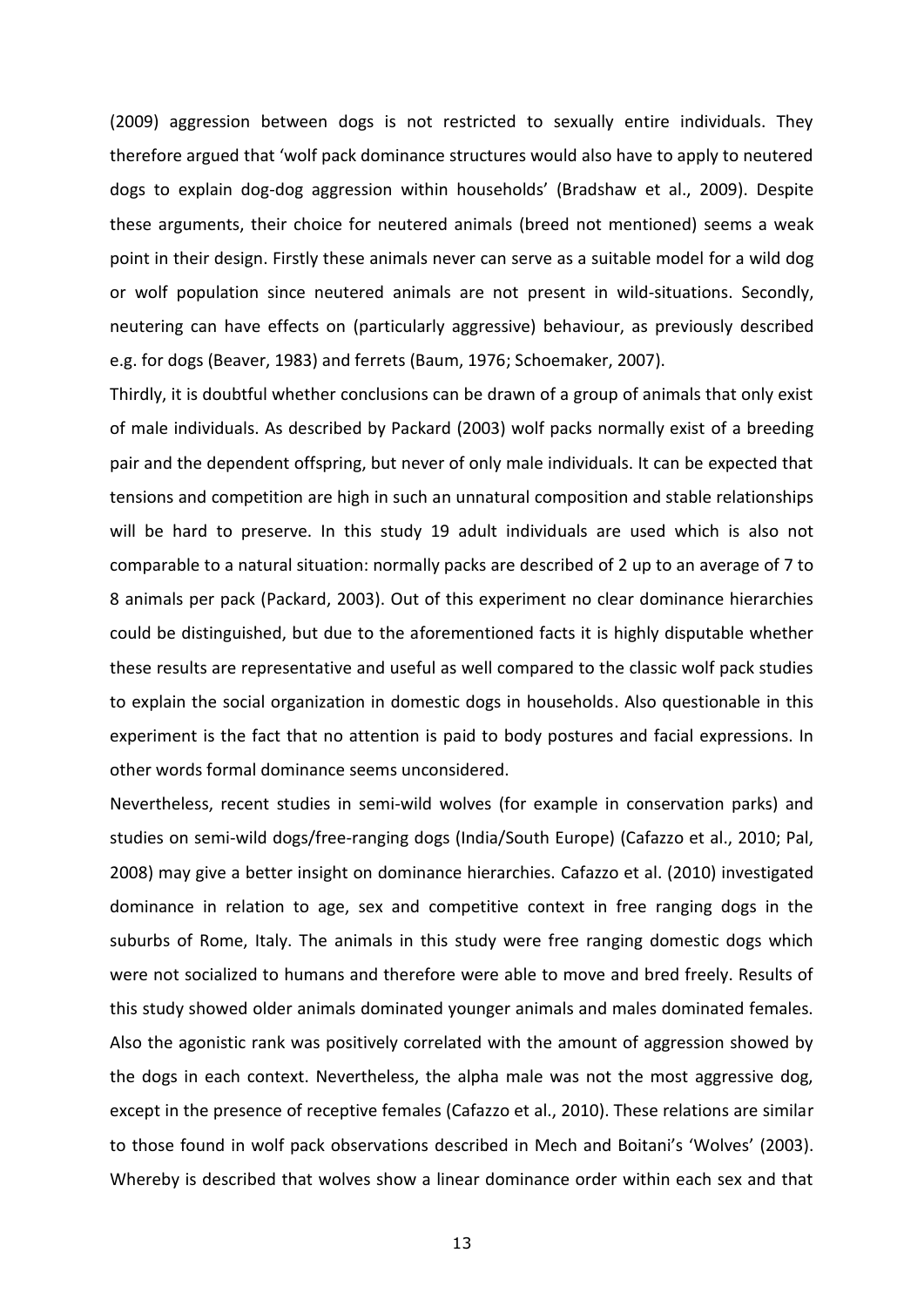this order is largely structured by age. This implicates a sex/age graded hierarchy as proposed for wolves before by Packard (2003) earlier in this paper.

Conclusively, Bradshaw and colleagues (2009) discussed the traditional wolf pack theories and there relevance for explaining domestic dog behaviour. Though the question whether the translation of wolves' social organizations are suitable for our domestic dogs is an interesting one, it appears that it is to early too draw sound conclusion to throw out classic theories on these form of social organization for several reasons. Moreover, recent studies showed there are certainly some similarities between wolf and feral dog packs. This means that the observations gained from captive wolf packs are not completely useless, as long as they are placed in the right context. These studies also show dominance hierarchies based on submissive behaviour.

## <span id="page-14-0"></span>**Humans and dogs**

In this chapter, the last discussion point is addressed considering the fact that many authors use to concept of 'dominance' to describe aggression from dogs toward owners (Bradshaw et al., 2009). But what is the actual position of dogs in our household and how should we communicate with them in order to provide a peaceful living area for both humans and dogs?

For a long time in the history human-animal relationships are known. The social companion humans do interact a lot with is the domestic dog, *Canis lupus familiaris*. The attitude towards dogs has changed over time. In the beginning dogs were used to help herding the sheep, hunting and sled pulling (Udell and Wynne, 2008). In line with different purposes specific characteristics in behaviour and phylogeny in different dogs, artificial breeding by humans eventually resulted in the hundreds of pedigrees that exist today (Udell and Wynne, 2008). Because of the intensive domestication process, the relationship with our animals has changed as well (Topál et al., 2005). To understand the significance of domestication-related changes in the behaviour of our dogs, an experiment was designed by Topál and colleagues (2005). The aim of the study was to investigate the attachment of domestic dogs and wolves to humans. The experiment showed clear domestication influences on attachment behaviour of dogs to people. A significant difference was found between domestic dogs and wolves in which the dogs showed clear attachment behaviour to humans (Topál et al., 2005),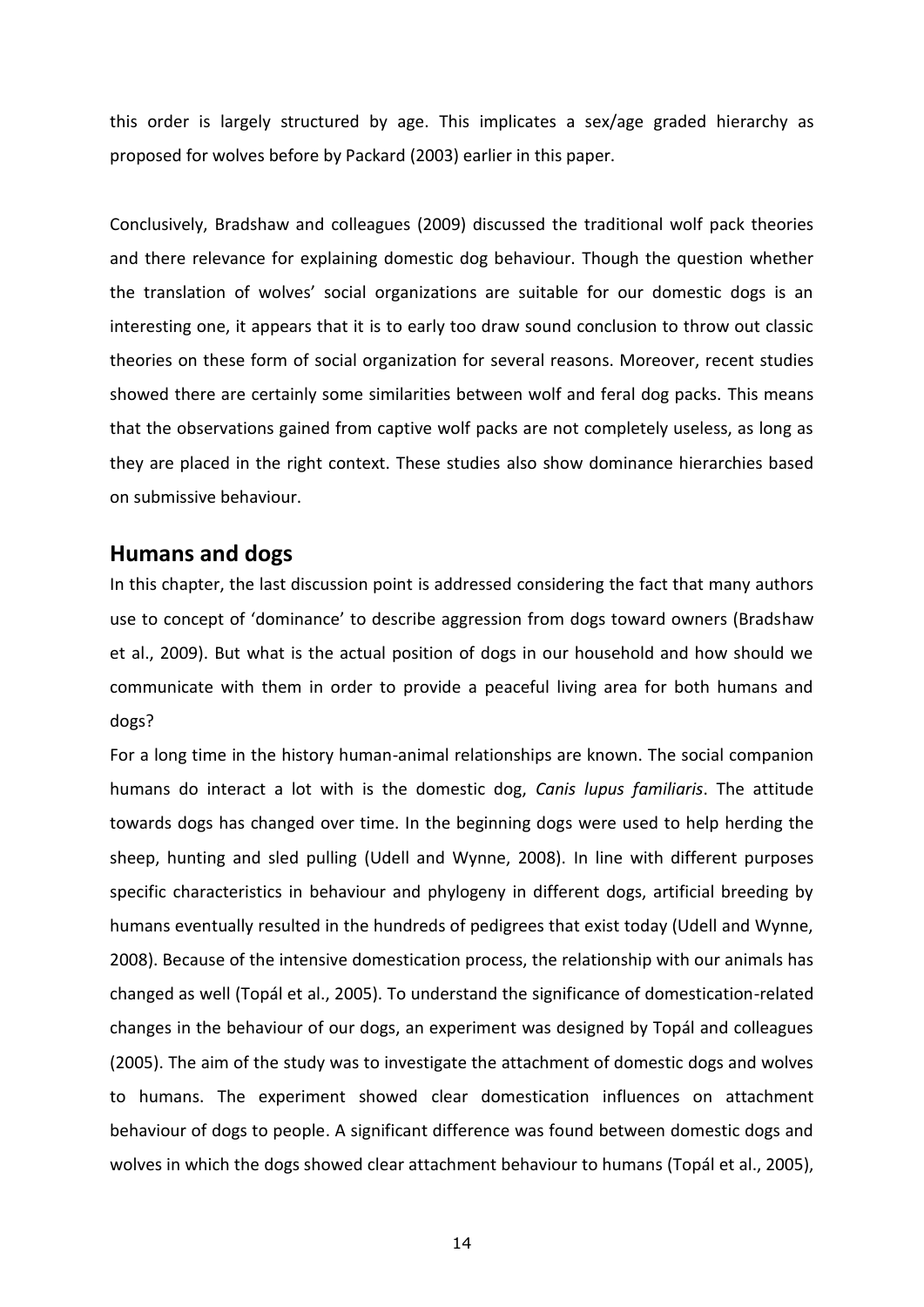unlike wolves. This was shown by the results of comparisons of greeting behaviour toward the owner and a strange human being. Whereby the dogs showed significantly more greeting behaviour to their owner than to a stranger.

Due to these changes it can be questioned how dogs are positioned in the social human structure: are they part of the *human* pack? And to what extent do they communicate in the *human way* adapted to humans, or do they only communicate in their own communication signs and postures, but how do they interpret humans than?

Bradshaw et al. (2009) described 'Since other models appear to provide better explanations for the complexity of social relationships between dogs, there is no reason to suppose that 'trying to achieve status' is characteristic of dog-human interactions either' and they argued that the occurrence of aggression from dogs towards owners may also be explained by the means of associative learning. For the latter explanation, they take anxiety as an example for the description of an aggressive behaviour performed on the basics of associative learning, since this behaviour is the most successful for the animal to gain what it wanted: distance from the owner. Again it looks like Bradshaw and colleagues contribute aggression to the performance of dominance in dog behaviour, however, earlier in this paper it has become clear that aggression is not a good criterion for determination of dominance (Rowell, 1974; Bernstein, 1981; de Waal, 1986a; Archer, 1988). Additionally, aggression in animals can have lots of causes different to dominance like territorial aggression, maternal aggression, predatory aggression, and pain aggression may induced by many medical causes e.g. endocrine disorders, infectious diseases, brain tumors, hepatic encephalopathy, hyperkinesis, psychomotor epilepsy, congenital defects, and inherited conditions such as Springer rage and copper storage diseases (Landsberg, 1990; Landsberg et al., 2004). So before aggression shown by the dog is contributed to a behaviour problem, dominance or associative learning related, a clear analysis is needed before any diagnose is proposed.

On the other hand, a closer look can be taken to the situation in many households. The dogs we keep as companion animal literally become part of the family. In some cases, people speak of feelings for their animal that can be compared to feelings for an own child. Thereby they start treating their animal as a human being and attribute human characteristics to them as well, for example being 'guilty' after performing unwanted behaviour (Horowitz, 2009). This is called anthropomorphism. In this situation, even more when actual children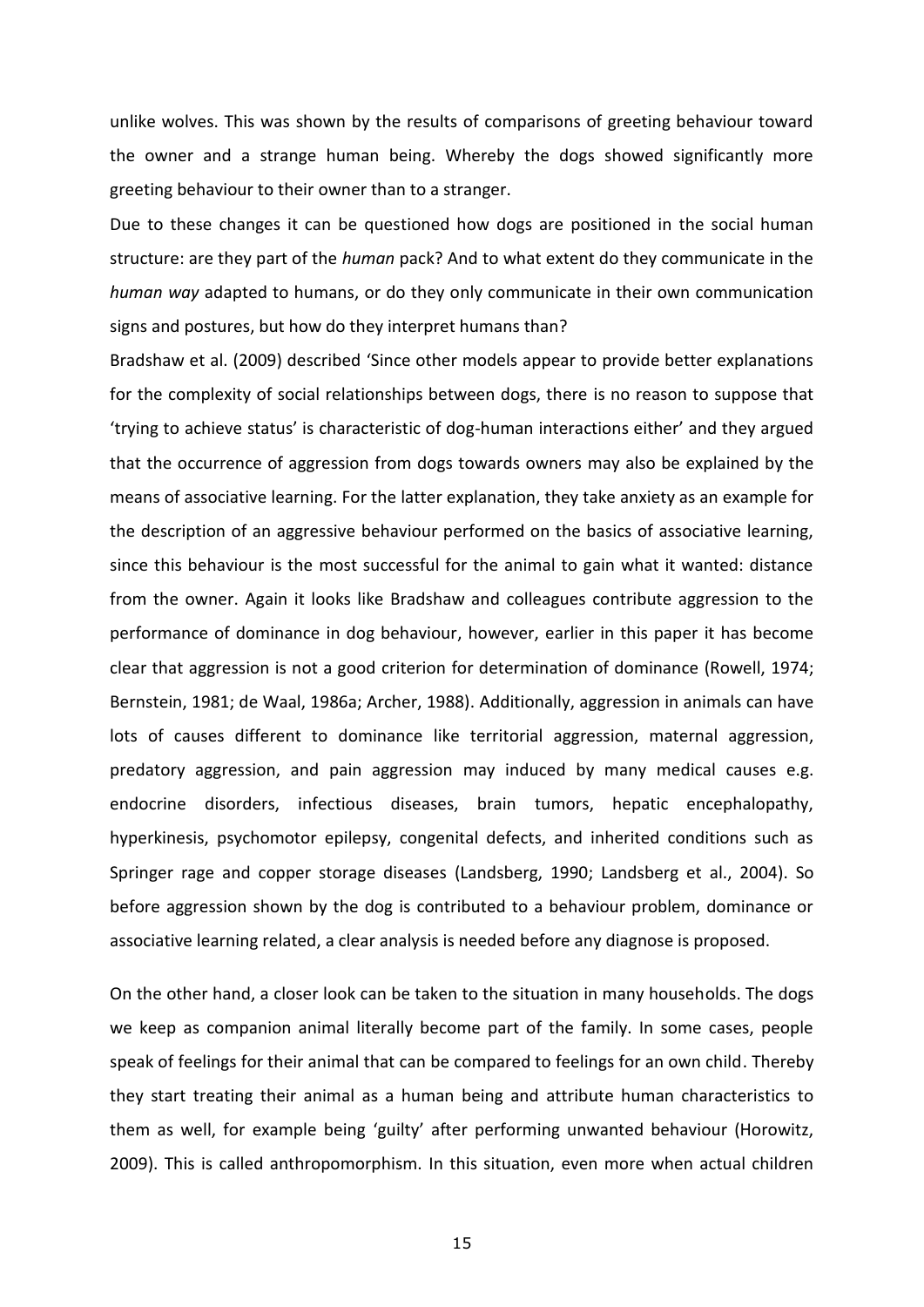are involved as well; the dog will have no clear insight in its boundaries of acceptable versus unacceptable behaviour. This will cause situations in which the dog is allowed to show a particular behaviour in one situation, but is punished for the behaviour in another situation (for example sitting on the couch with and without visitors in the house). An instable situation and from the animal's perspective, an uncontrollable and unpredictable situation, in which the animal may learn that aggressive acts might be successful to cope with the situation (i.e. operant conditioning as proposed by Bradshaw) or may choose to defend itself: fear aggression which can finally increase by operant conditioning as well.

How should we see our dog in the household 'pack'? In the domestication process from wolf to domestic dog, some characteristics have developed. Miklósi and colleagues (2003) found out that dogs actually look at people, something wolves will not do. Next to looking at people, the domestication process also made dogs able to read and follow hand gestures, where wolves need intensive training to be able to do this (Virányi et al., 2008).

Although dogs seem to have adapted to living with humans it is unlikely that fundamental motivations stayed unchanged. This can be expected since pigs still have the urge to grub, also known as 'oral needs' (foraging with nose through the soil) (Scipioni et al., 2009) and chickens still like to perform dust bathes, even the substrate is not present (Olsson et al., 2002). This raises the expectation that behaviours that attribute to the survival of an individual, and eventually of the species, can not be out selected by artificial breeding managed by humans. For dogs this means that the communication characteristics from the species and relative species stay unchanged. So by the domestication process one was able to 'add' some communication signals to the behaviour of the domestic dog, but the basis behaviour patterns as used in wolves, coyote's, foxes and domestic dogs remained ass well. Conclusively one could say; dogs look with some adaptations in canide-language to humans and we humans look with some adaptations in our human-language and communication to

dogs, but with genetic predisposed rank conditions and behavioural plasticity as its boundaries.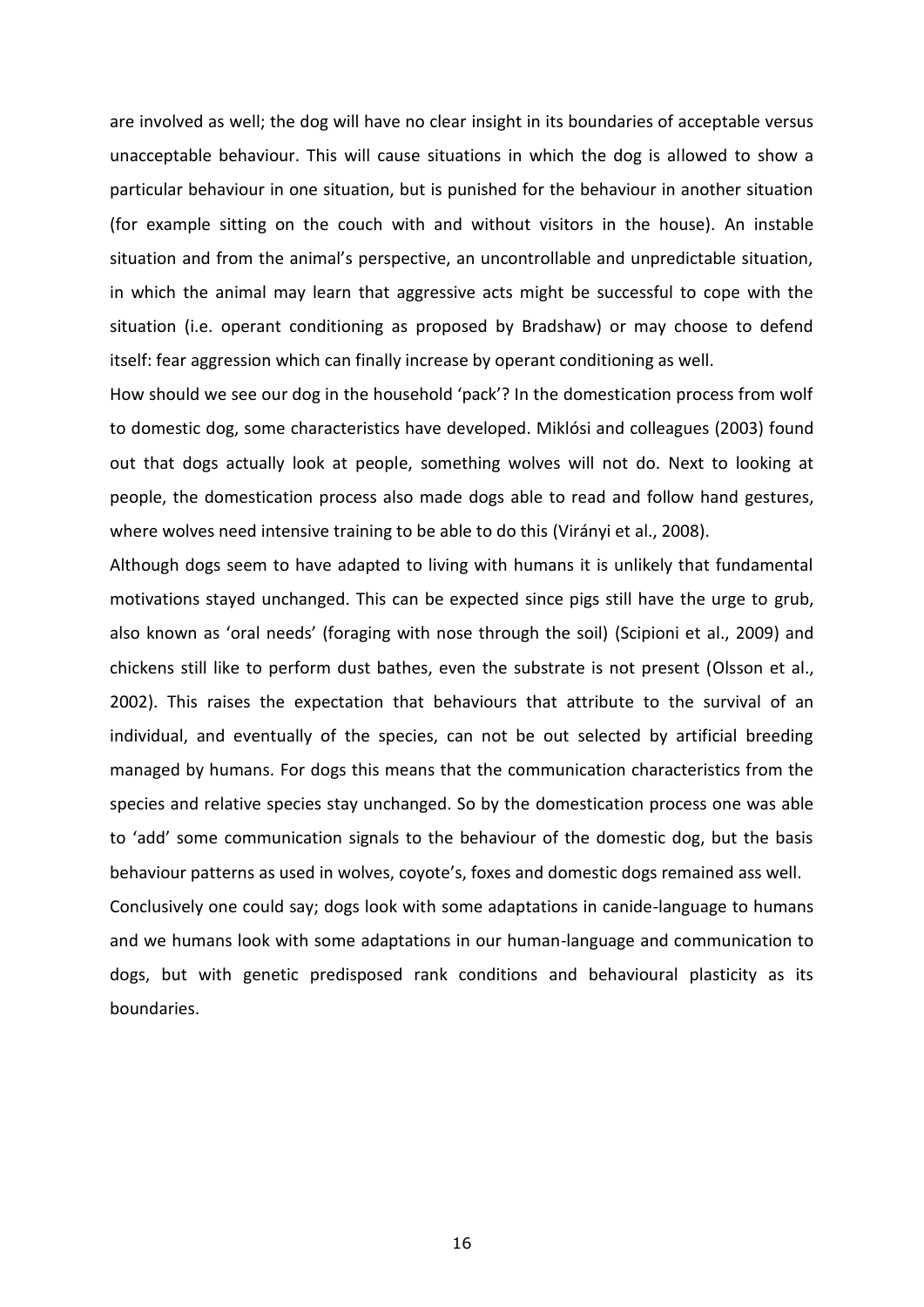## <span id="page-17-0"></span>**Conclusion**

In this paper four discussion points gained from the paper from Bradshaw et al. (2009) are discussed. In their article they discuss topics on proper use of the word dominance as a description of an individual animal and the importance of aggressive patterns in the establishment of dominance relationships. Finally they conclude that the development of stable relationships between individuals can be entirely explained using the principles of associative learning theory (Bradshaw et al., 2009). The four discussion points discussed in the present paper are: 1) dominance based on associative learning, 2) the establishment and maintenance of relationships and hierarchies, 3) the usability of wolf pack-theory and 4) studies on feral dogs to explain behaviour of domestic dogs and 5) human-dog interactions.

Referring to the first topic, the main conclusions are that 1) in several studies was formal dominance and submissive behaviours (Rowell, 1974; Bernstein, 1981; de Waal, 1986a; Archer, 1988) may serve as better criteria for dominance hierarchies then aggression, as proposed by Bradshaw and colleagues (2009). 2) Agonistic behavioural patterns with the same sort of expressions can be observed in all canidae, which makes it highly doubtful to attribute these similarities to coincidence and to associative learning, and 3) above all, it is not in line with generally excepted nature-nurture facts and findings on heredity and environmental experiences, which are supposed highly intermingled (Meaney, 2001; Plomin et al., 1997). 4) Evidence for heredity in dog behaviour was found by Goodwin and colleagues (1997), who performed a dissimilarity test in domestic dogs compared to wolves, and also by Zimen (1971) who found that behaviour models of poodles are comparative of that from wolves.

5) Following Bradshaw et al. (2009), the models from the wolf pack-theory can be misleading when used on domestic dogs, because the packs these models are based on are not recorded in natural situations, i.e. captive wolf packs. But it is to be expected that more aggression is recorded as well in the wild when resources become scarce, thus more restrictive competitive conditions. Moreover, in a study on free ranging domestic dogs, similarities of relations between animals were found between these dogs and wolves (Cafazzo et al., 2010; Packard, 2003). So it seems models of captive wolf packs can provide a suitable pack-theory, only they represent situations in which competitive conditions are present.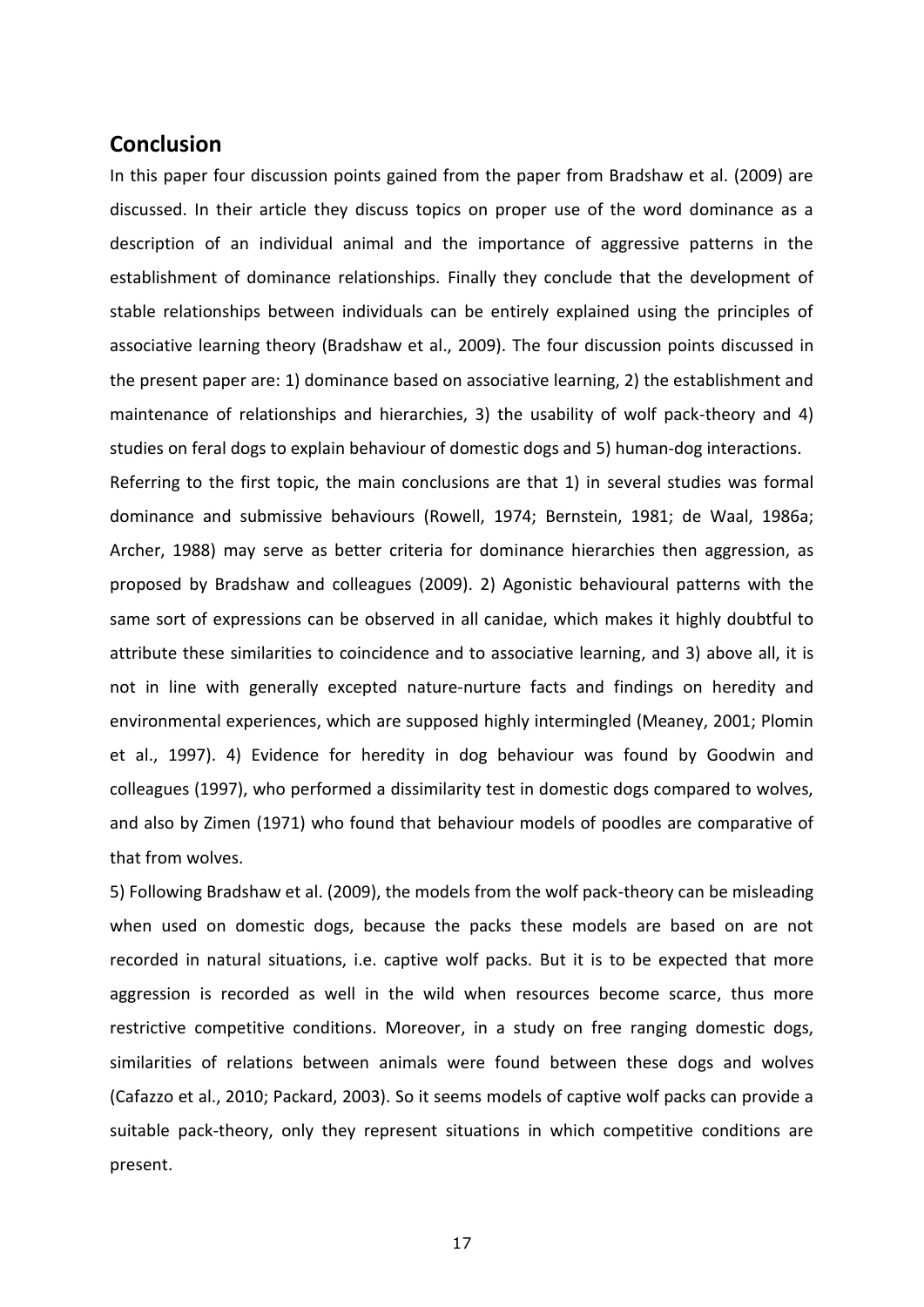6) At last the position of dogs in human households is discussed. Over time the attitude of dogs as our companion has changed. Where it was first used as a helper it now has become more or less part of the family. This causes a lot of confusions for the animal and brings along so called unwanted behaviour. Therefore, one needs to make clear for the animal what is and isn't aloud with the use of suitable language and communication.

Everything taken together, and spoken with the title of the first discussions on dominance by Bernstein the last word about dominance relationships in dogs and in dogs and humans is not said yet. Be careful; don't throw out the baby with the bathwater.

#### **Acknowledgments**

I am sincerely grateful to Dr. C.M. Vinke who read the earlier drafts of this paper and improved its quality and for her kind and generous help. Next I wish to thank Drs. J.A.M. van der Borg for her time and information and also for her help to improve the paper. Also I thank Dr. M.B.H. Schilder for his time to talk with me about the subject of the paper.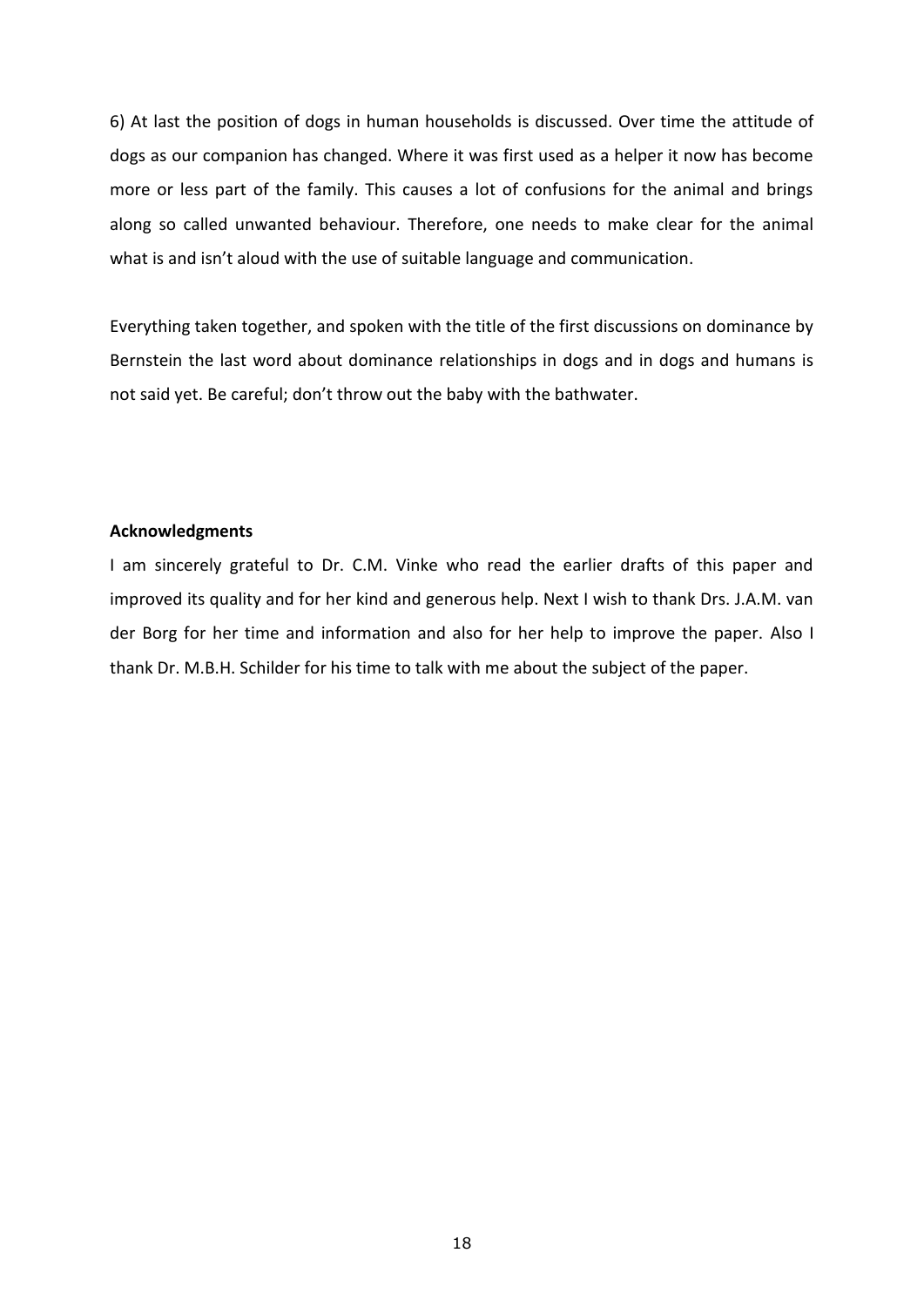## <span id="page-19-0"></span>**References**

- Angst, W., 1975. Basic data and concepts in the social organization of *Macaca fascicularis.* In L. Rosenblum (ed.), Primate Behavior, Vol 4, p.325-388. Academic Press, New York.
- Archer, J., 1988. The behavioural biology of aggression. Cambridge (MA): Cambridge University Press.
- Appleby, M.C., 1993. How animals percieve a hierarchy: Reactions to Freeman et al. Animal Behavior 46: 1232-1233.
- Aschwanden, J., Gygax, L., Wechsler, B., Keil, N.M., 2009. Loose housing of small goats groups: Influence of visual cover and elevated levels on fleeding, resting and agonistic behaviour. Applied Animal Behaviour Science 119, 171-179.
- Barrette, C., 1993. The 'inheritance of dominance' or of an aptitude to dominate? Animal Behavior 46: 591-593.
- Bauer, E.B., Smuts, B.B., 2007. Cooperation and competition during dyadic play in domestic dogs, *Canis familiaris*. Animal Behaviour 73, 489-499.
- Baum, J.M., 1976. Effects of testosterone propionate administered perinatally on sexual behavior of female ferrets. J. Comp. Physiol. Psychol. 90, 399–410.
- Beaver, B.V., 1983. Clinical classification of canine aggression. Appl. Anim. Ethol. 10, 35– 43.
- Bernstein, I.S., Bean, C.A., Chikazawa, D., Gordon, T.P., 1979. Mother-daughter dominance reversals in rhesus monkeys *(Macaca mulatta).* Primates 20, 301-305.
- Bernstein, I.S., 1981. Dominance: The baby and the bathwater. Behavioral and Brain Sciencies 4: 419-147.
- van der Borg, J.A.M., Beerda, B., Ooms, M., Silveira de Souza, A., van Hagen, M., Kemp, B., 2010. Evaluation of behaviour testing for human directed aggression in dogs. Applied Animal Behaviour Science 128, 78-90.
- Bradshaw, J.W.S., Blackwell, E.J., Casey, R.A., 2009. Dominance in domestic dogs-useful construct of bad habit? Journal of Veterinary Behaviour 4, 135-144.
- Cafazzo, S., Valsecchi, P., Bonanni, R., Natobi, E., 2010. Dominance in relation tot age, sex, and competitive contexts in a Group of free-ranging domestic dogs. Behavioral Ecology.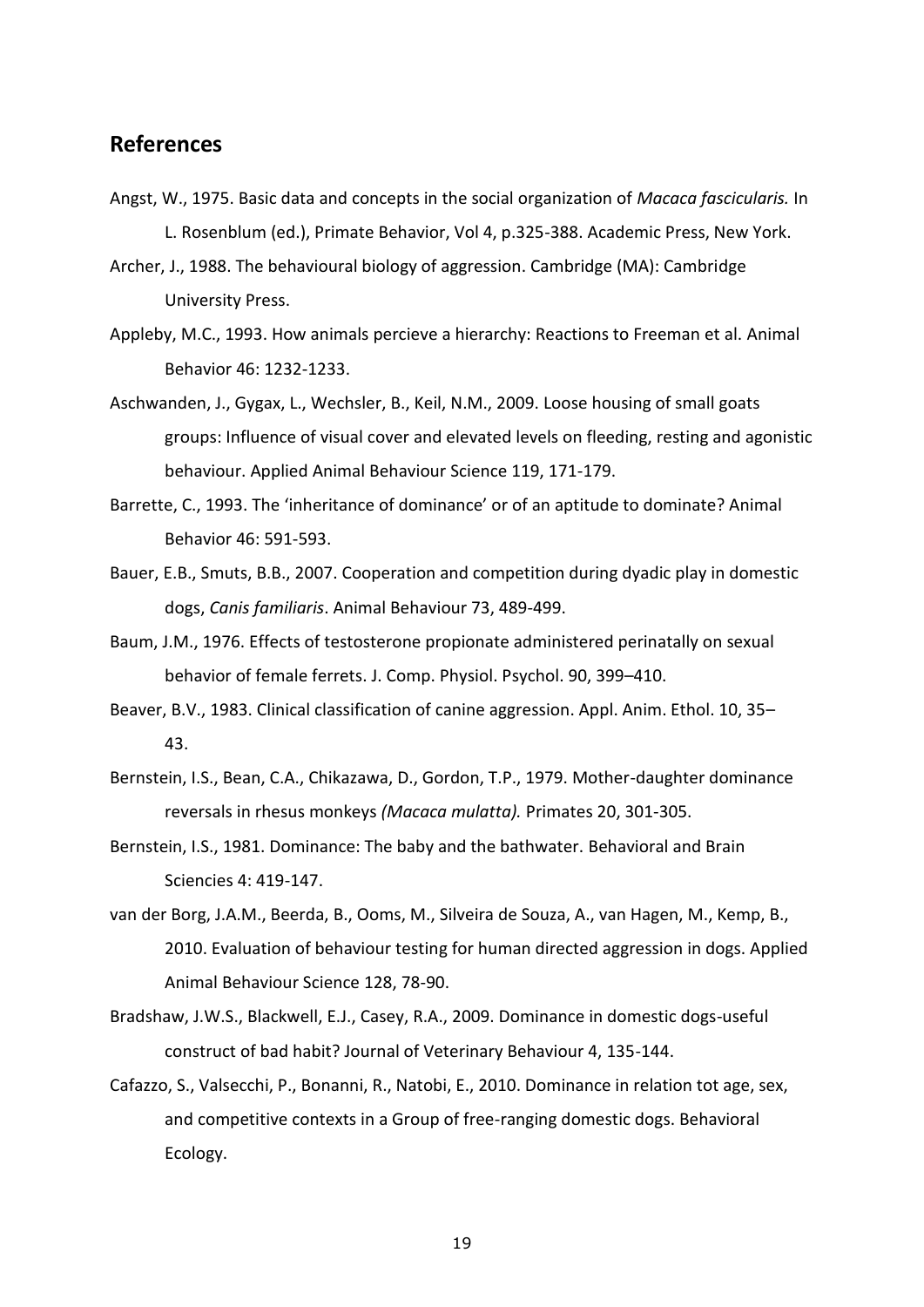- Chase, I.D., 1980. Social process and hierarchy formation in small groups: a comparative perspective. American Sociological Review, Vol. 45, No. 6, 905-924.
- Clarke F.M., Faulkes C.G., 1997. Dominance and queen succession in captive colonies of the eusocial naked mole-rat, Heterocephalus glaber. Proc Biol Sci*.* 264: 993–1000.
- Clutton-Brock T.H., O'Riain, M.J., Brotherton, P.N.M., et al., 1999. Selfish sentinels in cooperative mammals. Science 284, 1640-1644.
- Curry, M.R., Eady, P.E., Mills, D.S., 2007. Reflections on mare behaviour: Social and sexual perspectives. Journal of Veterinary Behavior 2, 149-157.
- Davies, N.B., Houston, A.L., 1981. Owners and satellites: the economics of territory devence in the pied wagtail, *Motacilla alba*. Journal of Animal Ecology 50, 157-180.
- Ebensperger, L.A., Hayes, L.D., 2008. On the dynamics of rodent social groups. Behavioural Processes 79, 85-92.
- Feddersen-Petersen, D.U., 2004. Hunde-psychologie. Sozialverhalten und Wesen Emotionen und Individualität. ISBN: 3-440-09780-3.
- Fernández-Juricic, E., Cassini, M.H., 2007. Intra-sexual female agonistic behaviour of the South American sea lion *(Otaria flavenscens)* in two colonies with different breeding substrates. Acta Ethology 10, 23-28.
- Foster R.L., Ameilia B., Verdirame D., O'Donnell, S., 2004. Reproductive physiology, dominance interactions, and division of labour among bumble bee workers. Physiological Entomology 29: 327-334.
- Fox, M.W., 1969. The anatomy of aggression and its ritualization in canidae: a developmental and comparative study. Behaviour Vol. 35, 242-258.
- Fox, M.W., Beck, A.M., Blackman, E., 1975. Behavior and ecology of a small group of urban dogs *(Canis Familiaris)*. Applied Animal Ethology 1, 119-137.
- Fox, M.W., 1980. The soul of the wolf. Little, Brown, Boston.
- Goodwin, D., Bradshaw, J.W.S., Wickens, S.M., 1997. Paedomorphosis affects agonistic visual signals of domestic dogs. Anim. Behav. 53, 297-304.
- Harrington, F.H., Asa, C.S., 2003. Wolf communication. In: Wolves, behaviour, ecology and conservation. (Ed.), Mech, D., Boitani, L.
- van Hooff, J.A.R.A.M., Wensing, J.A.B., 1987. Dominance and its behavioral measures in a captive wolf pack. In: H. Frank (Ed.) Man and wolf. Advances, issues and problems in captive wolf research.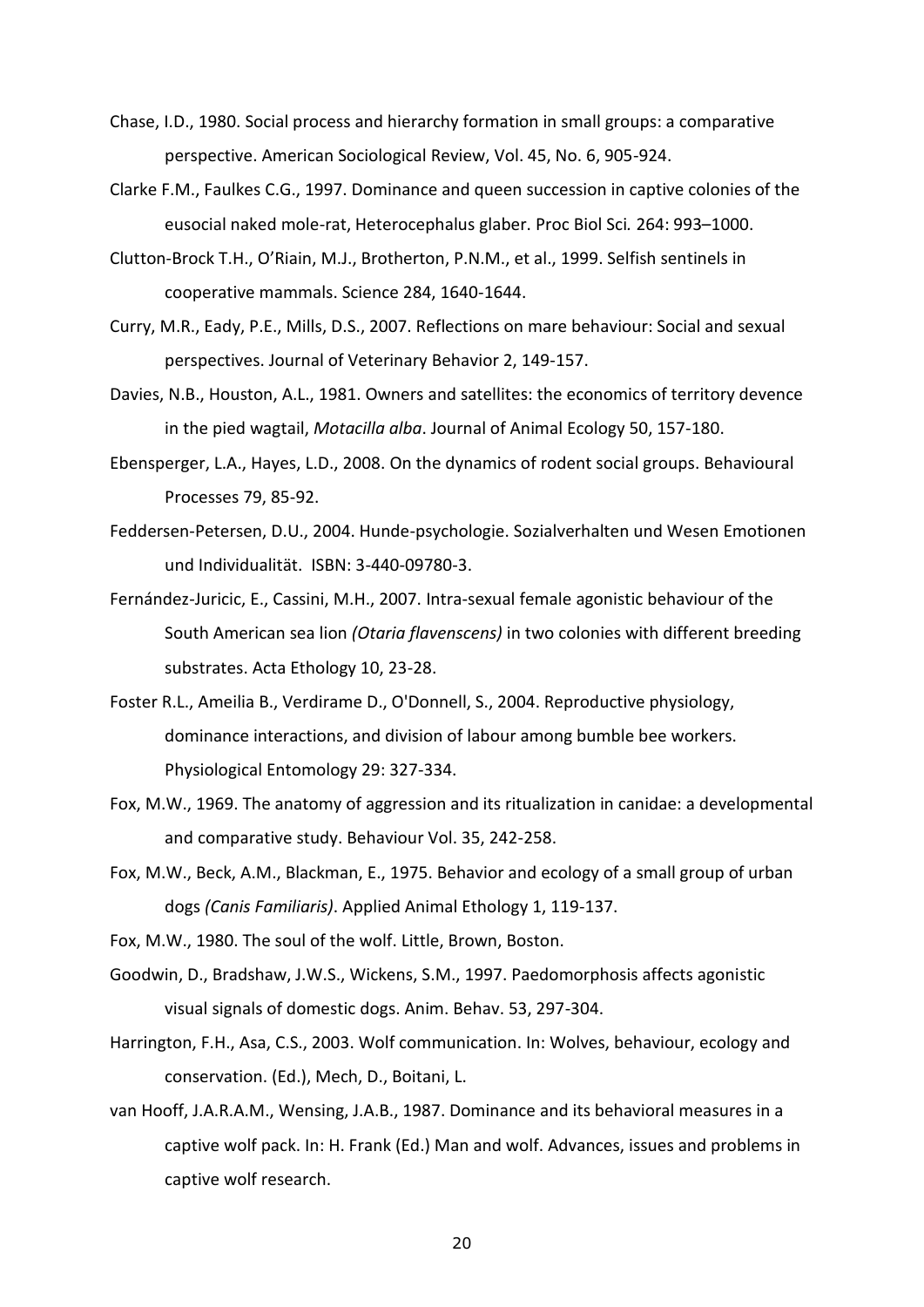Horowitz, A., 2009. Disambiguating the 'guilty look': Salient prompts to a familiar dog behaviour. Behavioural Processes 81, 447-452.

Itani, J., Suzuki, A., 1967. The social unit of chimpanzees. Primates 8, 355-381.

- Kalas, S., 1977. Ontogenie und function der Rangordnung innerhalb einer Geschwister-schar von Graugansen *(Anser anser L.)*. Z. Tierpsygol. Vol. 45; 174-198.
- van Kerkhove, W., 2004. A fresh look at the wolf-pack theory of companion-animal dog social behavior. Journal of Applied Animal Welfare Science 7(4), 279-285.
- Landsberg G.M., 1990. Diagnosing dominance aggression. Can. Vet. J. Volume 31, 45-46.
- Landsberg, G., Hunthausen, W., Ackerman, L., 2004. Handbook of behavior problems of the dog and cat. 2nd ed. Elsevier Saunders, Edinburgh, p. 365.
- LeBrun, E.G., 2005. Who is the top dog in ant communities? Resources, parasitoids, and multiple competitive hierarchies. Oecologia 142, 643-652.
- Meaney, M.J., 2001. Nature, nurture, and the disunity of knowledge. Annals of the New York Academy of Sciences 935, 50–61.
- Mech, L.D. and Boitani, L., 2003. Wolf social ecology. In: Wolves, behaviour, ecology and conservation. (Ed.), Mech, D., Boitani, L.
- Mech, L.D., Merrill, S.B., 1998. Daily departure and return patterns of wolves, *Canis lupus,*  form a den at 80° latitude. Can. Field Nat. 112: 515-517.
- Miklósi, A., Kubinyi, E., Topál, J., Gácsi, M., Virányi, Z., Csányi, V., 2003. A simple reason for a big difference: Wolves do not look back at humans, but dogs do. Current biology, Vol. 13, 763-766.
- Olsson, I.A.S., Keeling, L.J., Duncan, I.J.H., 2002. Why do hens sham dustbathe when they have litter? Applied Animal Behaviour Science 76, 53-64.
- Packard J.M., 2003. Wolf behaviour: reproductive, social and intelligent. In: Wolves, behaviour, ecology and conservation. (Ed.), Mech, D., Boitani, L.
- Pal, S.K., 2008. Maturation and development of social behaviour during early ontogeny in free-ranging dog puppies in West Bengal, India. Applied Animal Behaviour Science 111, 95-107.
- Perrin, P.G., 1955. 'Pecking order' 1927-54. American Speech Vol. 30 No. 4, 265-268.
- Plomin, R., Fulker, D.W., de Fries, J.C., 1997. Nature, Nurture and Cognitive Development from 1 to 16 years: A Parent-Offspring Adoption Study. Psychological Science 8: 442–447.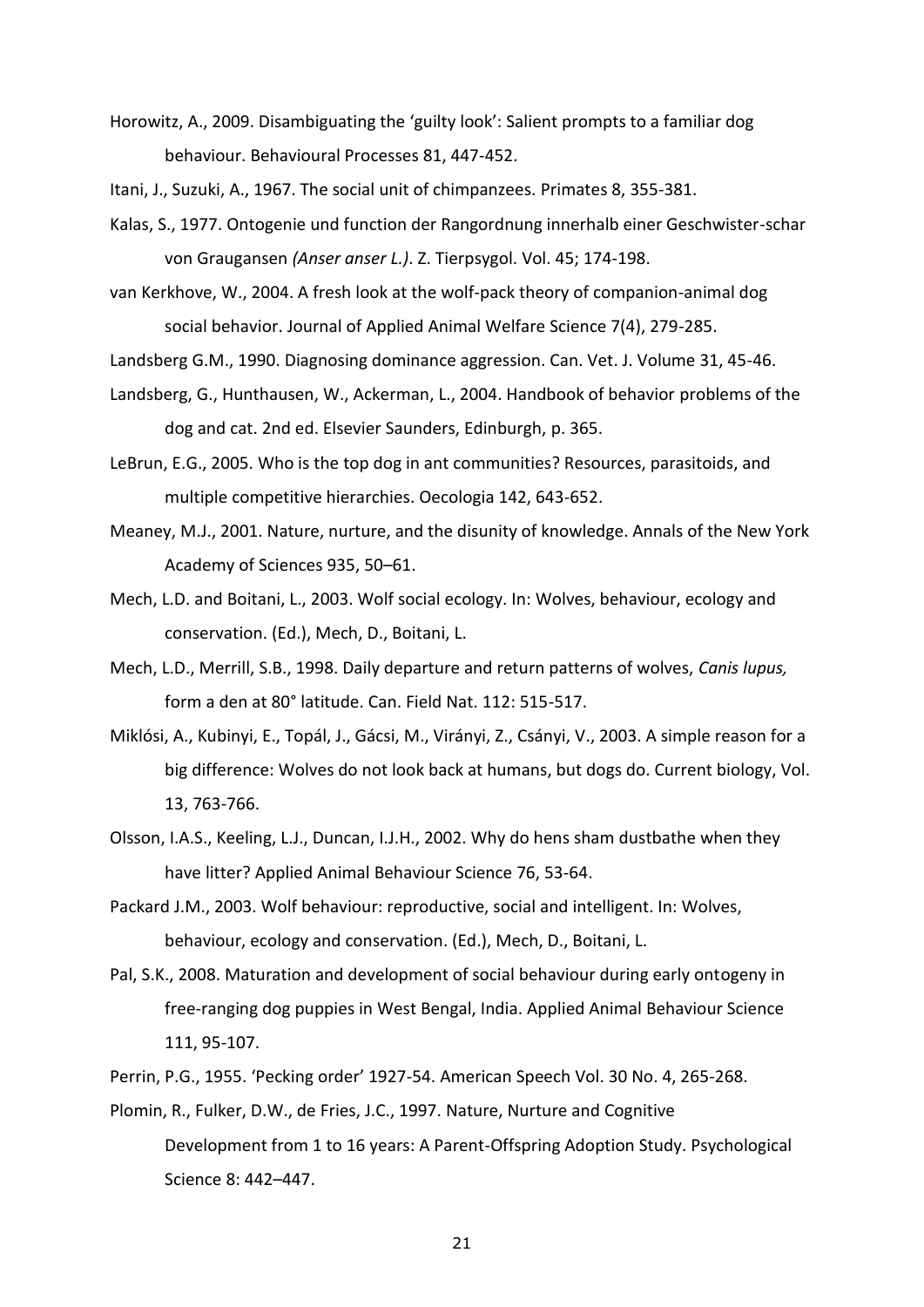- Pusey, A.E., 2008. Social Systems. In: The Behavior of Animals, Mechanisms, Function and Evolution, pp. 322-323. Blackwell Publishing.
- Reed, C., O'Brien, T.G., Kinnaird, M.F., 1997. Male social behavior and dominance hierarchy in the Sulawesi crested black macaque *(Macaca nigra).* International Journal of Primatology Vol. 18, No. 2, 247-260.
- Rowell, T.E., 1966. Hierarchy and organization of a captive baboon group. Animal Behavior 22: 430-443.
- Rowell, T.E., 1974. The concept of social dominance. Behavioral Biology 11: 131-154.
- Schradin, C., 2000. Confusion effect in a reptilian and a primate predator. Ethology 106, 691- 700.
- Schenkel, R., 1946. Expression studies on wolves: Captivity Observations. Of the Zoological Garden, Basle and the Zoological Institute of the University of Basle.
- Schenkel, R., 1967. Submission: its features and function in the wolf and dog. Am. Zoologist 7, 319-329.
- Schoemaker, N., Hawkins, M.G., 2007. Hyperadrenocorticism in ferrets: clinical updates. In: Experience Providence, 79-84.
- Scipioni, R., Martelli, G., Volpelli, L.A., 2009. Assessment of welfare in pigs. Ital. J. Anim. Sci. Vol. 8, 117-137.
- Seghers, B.H., 1974. Schooling behaviour in the guppy *Poecilia reticulata*: an evolutionary response to predation. Evolution 28, 486-489.
- Seppä, P., Fernández-Escudero, I., Gyllenstrand, N., Pamilo, P., 2008. Colony fission affects kinship in a social insect. Behav Ecol Sociobiol 62, 589-597.
- Sherman, C.K., Reisner, I.R., Taliaferro, L.A., Houpt, K.A., 1996. Characteristics, treatment, and outcome of 99 cases of aggression between dogs. Applied Animal Behaviour Science 47, 91-108.
- Sloman, K.A., 2007. Effects of trace metals on slamonid fish: the role of social hierarchies. Applied Animal Behaviour Science 104, 326-345.
- Stander, P.E., 1992. Cooperative hunting in lions: the role of the individual. Behavioral Ecology and Sociobiology 29, 445-454.
- Stukenborg, A., Traulsen, I., Puppe, B., Presuhn, U., Krieter, J., 2011. Agonistic behaviour after mixing in pigs under commercial farm conditions. Applied Animal Behaviour Science 129, 28-35.